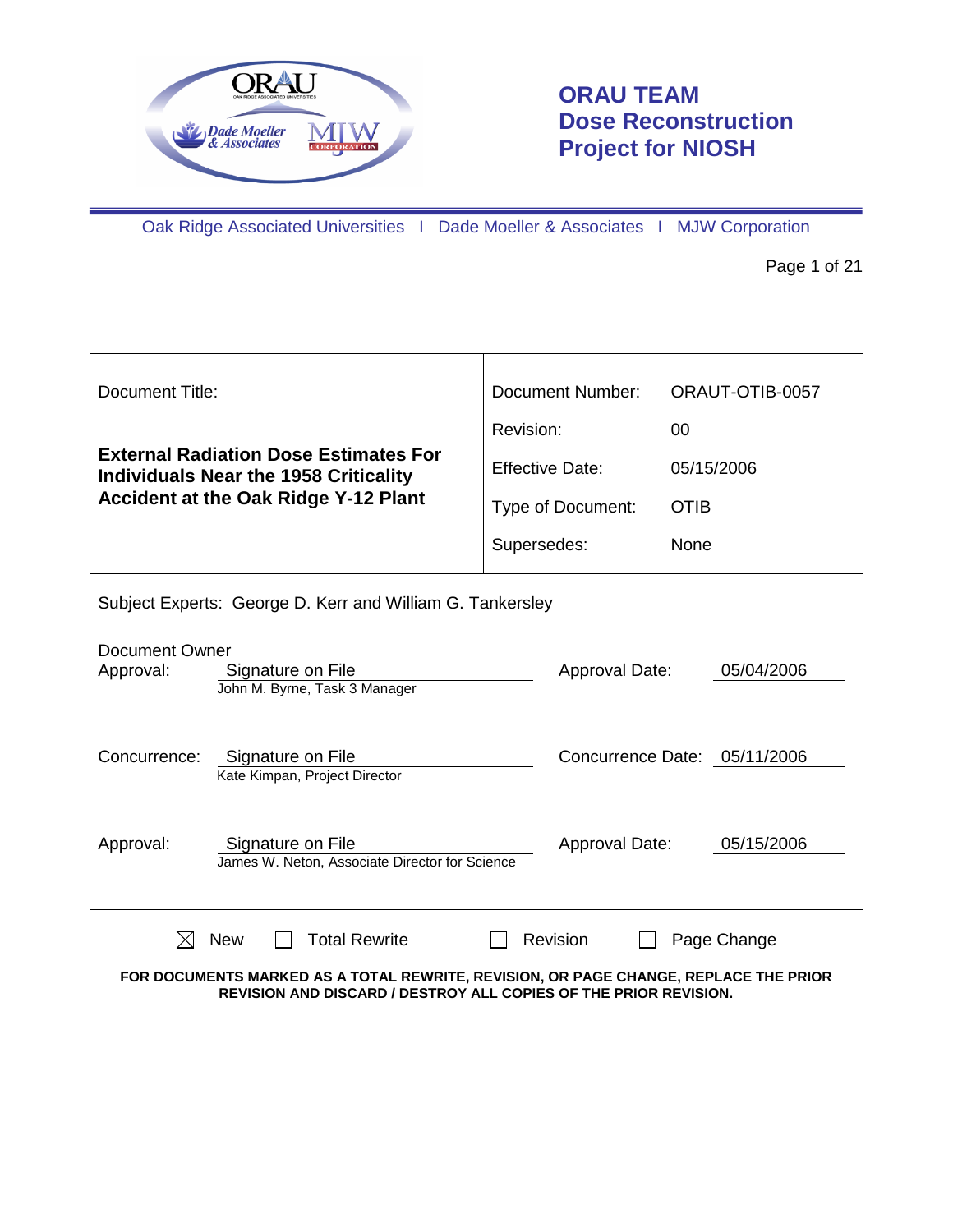| $-0057$<br>Document No.<br>™IB-<br>ORAUT-OT | OC<br>` No.<br>Revision | Date: 05/15/2006<br>Effective | ' ot ∠<br>Page |
|---------------------------------------------|-------------------------|-------------------------------|----------------|

### **PUBLICATION RECORD**

| <b>EFFECTIVE</b><br><b>DATE</b> | <b>REVISION</b><br><b>NUMBER</b> | <b>DESCRIPTION</b>                                                                                                                                                                                                                                                                                      |
|---------------------------------|----------------------------------|---------------------------------------------------------------------------------------------------------------------------------------------------------------------------------------------------------------------------------------------------------------------------------------------------------|
| 05/15/2006                      | 00                               | New technical information bulletin for external radiation dose<br>estimates for individuals near the 1958 criticality accident at the Oak<br>Ridge Y-12 plant. First approved issue. Training required: As<br>determined by the Task Manager. Initiated by George D. Kerr and<br>William G. Tankersley. |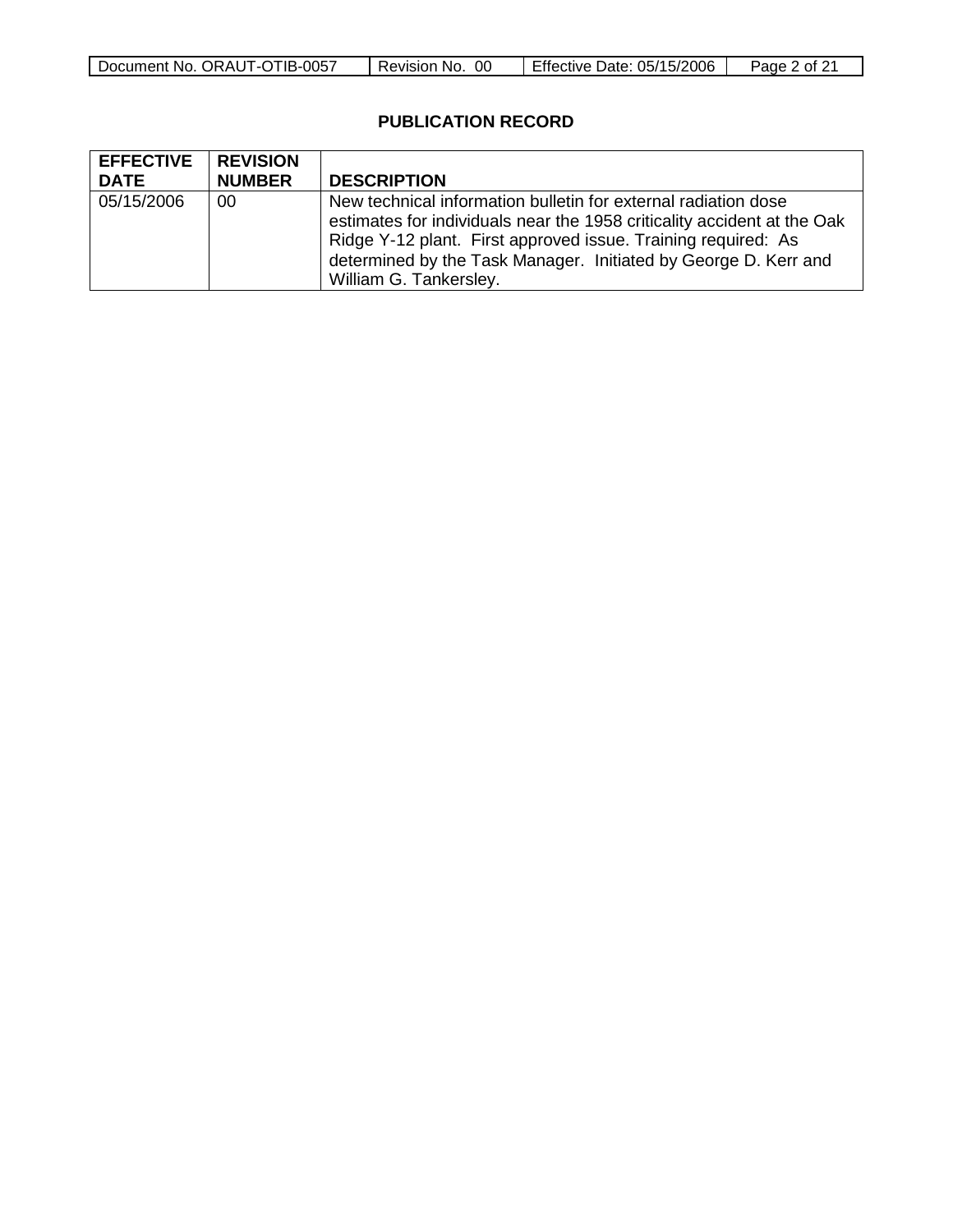| Document No. ORAUT-OTIB-0057 | Revision No. 00 | Effective Date: 05/15/2006 | Page 3 of 21 |
|------------------------------|-----------------|----------------------------|--------------|

#### **TABLE OF CONTENTS**

| <b>SECTION</b> | <b>TITLE</b>                                              | <b>PAGE</b> |
|----------------|-----------------------------------------------------------|-------------|
|                |                                                           |             |
| 1.0            |                                                           |             |
| 2.0            |                                                           |             |
| 3.0            |                                                           |             |
| 4.0            |                                                           |             |
| 5.0            | EXTERNAL DOSE ESTIMATES FOR THE EIGHT MOST HIGHLY EXPOSED |             |
| 6.0            |                                                           |             |
| 7.0            |                                                           |             |
| 8.0            |                                                           |             |
|                |                                                           |             |

#### **LIST OF TABLES**

#### 3-1 Information on individuals near the accident ............................................................................ 8 5-1 Doses of record for the eight most highly exposed individuals ............................................... 13 5-2 Correction to recorded doses for the eight most highly exposed individuals........................... 13 6-1 Estimated doses for other individuals near the accident......................................................... 14 7-1 Theoretical neutron energy distribution .................................................................................. 16 7-2 Sample calculation of the neutron dose equivalent for Employee H (9).................................. 16 7-3 Dose equivalent estimates for all individuals near the accident .............................................. 17

#### **LIST OF FIGURES**

# **FIGURE TITLE**

# **PAGE**

**PAGE**

| $4 - 1$ |                                                                             |  |
|---------|-----------------------------------------------------------------------------|--|
| 5-1     | Thermal neutron capture probability as a function of the energy of neutrons |  |
|         |                                                                             |  |
| $6 - 1$ | Comparison of estimated and measured gamma-ray doses for other              |  |
|         |                                                                             |  |

#### **TABLE TITLE**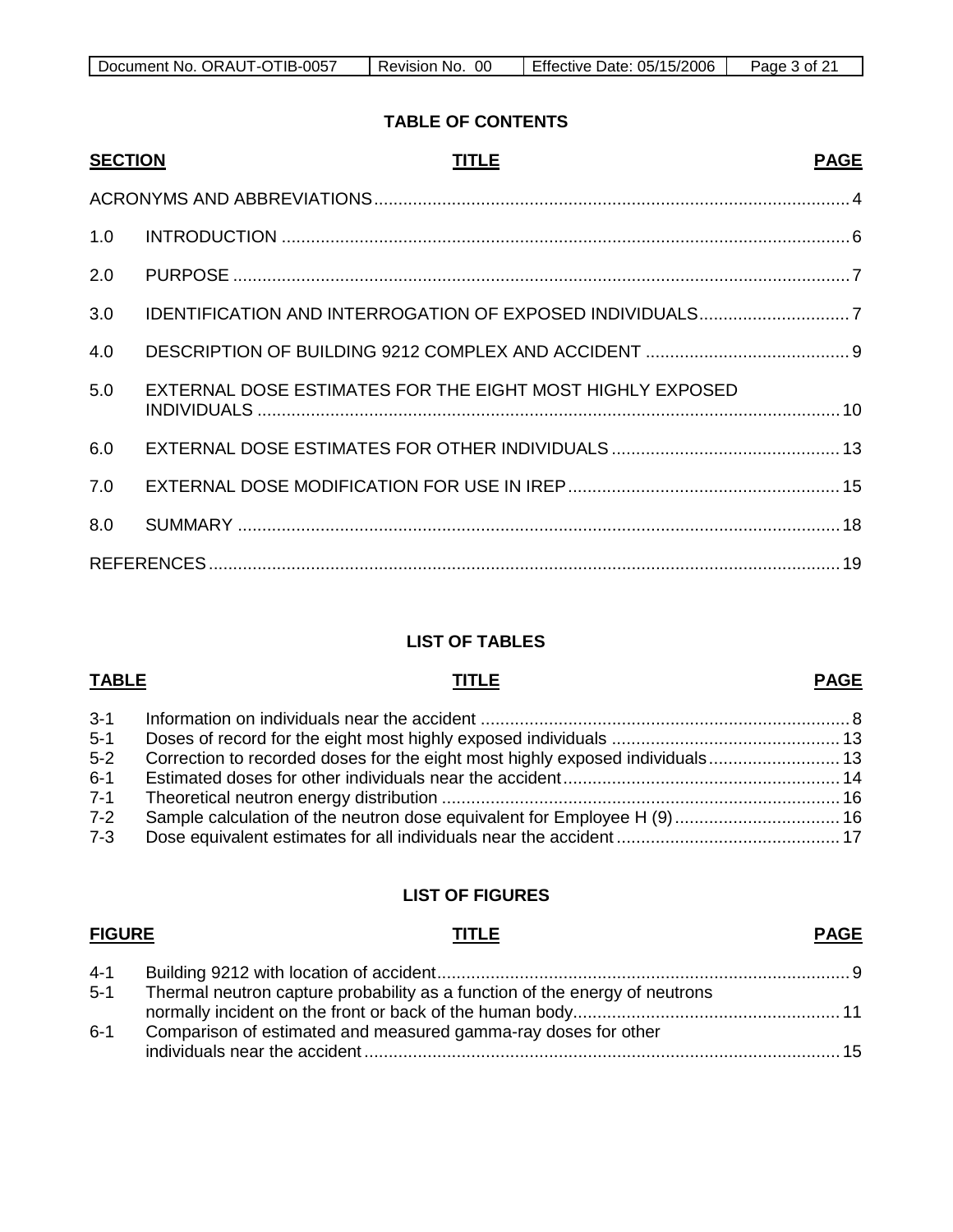| 0057<br>ORAU <sup>T</sup><br>Document<br>No.<br>- 112-<br>╍ | 00<br>evision!<br>NO. | --<br>05/15/2006<br>Date:<br>Effective | Page<br>0t. |
|-------------------------------------------------------------|-----------------------|----------------------------------------|-------------|

### **ACRONYMS AND ABBREVIATIONS**

| A                                                                              | projected area of the human body in the neutron direction                                                                                                                                                                                                                                                                                           |
|--------------------------------------------------------------------------------|-----------------------------------------------------------------------------------------------------------------------------------------------------------------------------------------------------------------------------------------------------------------------------------------------------------------------------------------------------|
| cm                                                                             | centimeter                                                                                                                                                                                                                                                                                                                                          |
| $DE_n$<br>$DE_v$<br>$D_n$<br>$D_n(H)$<br><b>DOE</b><br>$D_{\rm V}$<br>$D_v(H)$ | first collision dose equivalent from neutrons<br>first collision dose equivalent from gamma rays<br>first collision absorbed dose from neutrons<br>first collision absorbed dose from neutrons to a human<br>U.S. Department of Energy<br>first collision absorbed dose from gamma rays<br>first collision absorbed dose from gamma rays to a human |
| eV                                                                             | electron volt                                                                                                                                                                                                                                                                                                                                       |
| ft                                                                             | feet                                                                                                                                                                                                                                                                                                                                                |
| g<br>gal                                                                       | gram<br>gallon                                                                                                                                                                                                                                                                                                                                      |
| hr                                                                             | hour                                                                                                                                                                                                                                                                                                                                                |
| <b>ICRP</b><br>In.<br><b>IREP</b>                                              | International Commission on Radiological Protection<br>inch<br>Interactive RadioEpidemiological Program (a computer program)                                                                                                                                                                                                                        |
| keV<br>kg                                                                      | thousand electron volts<br>kilogram                                                                                                                                                                                                                                                                                                                 |
| L                                                                              | liter                                                                                                                                                                                                                                                                                                                                               |
| MeV<br>min<br>mL<br>mrem                                                       | million electron volts<br>minute<br>milliliter<br>millirem                                                                                                                                                                                                                                                                                          |
| n<br><b>NIOSH</b>                                                              | neutron<br>National Institute for Occupational Safety and Health                                                                                                                                                                                                                                                                                    |
| <b>ORAU</b>                                                                    | Oak Ridge Associated Universities                                                                                                                                                                                                                                                                                                                   |
| POC                                                                            | probability of causation                                                                                                                                                                                                                                                                                                                            |
| r<br><b>RBE</b><br><b>RPG</b>                                                  | distance from center of reactive solution in barrel to the beltline of an individual<br>exposed during the accident<br>relative biological effectiveness<br>radiation protection guideline                                                                                                                                                          |
| s                                                                              | second                                                                                                                                                                                                                                                                                                                                              |
| S                                                                              | specific activity                                                                                                                                                                                                                                                                                                                                   |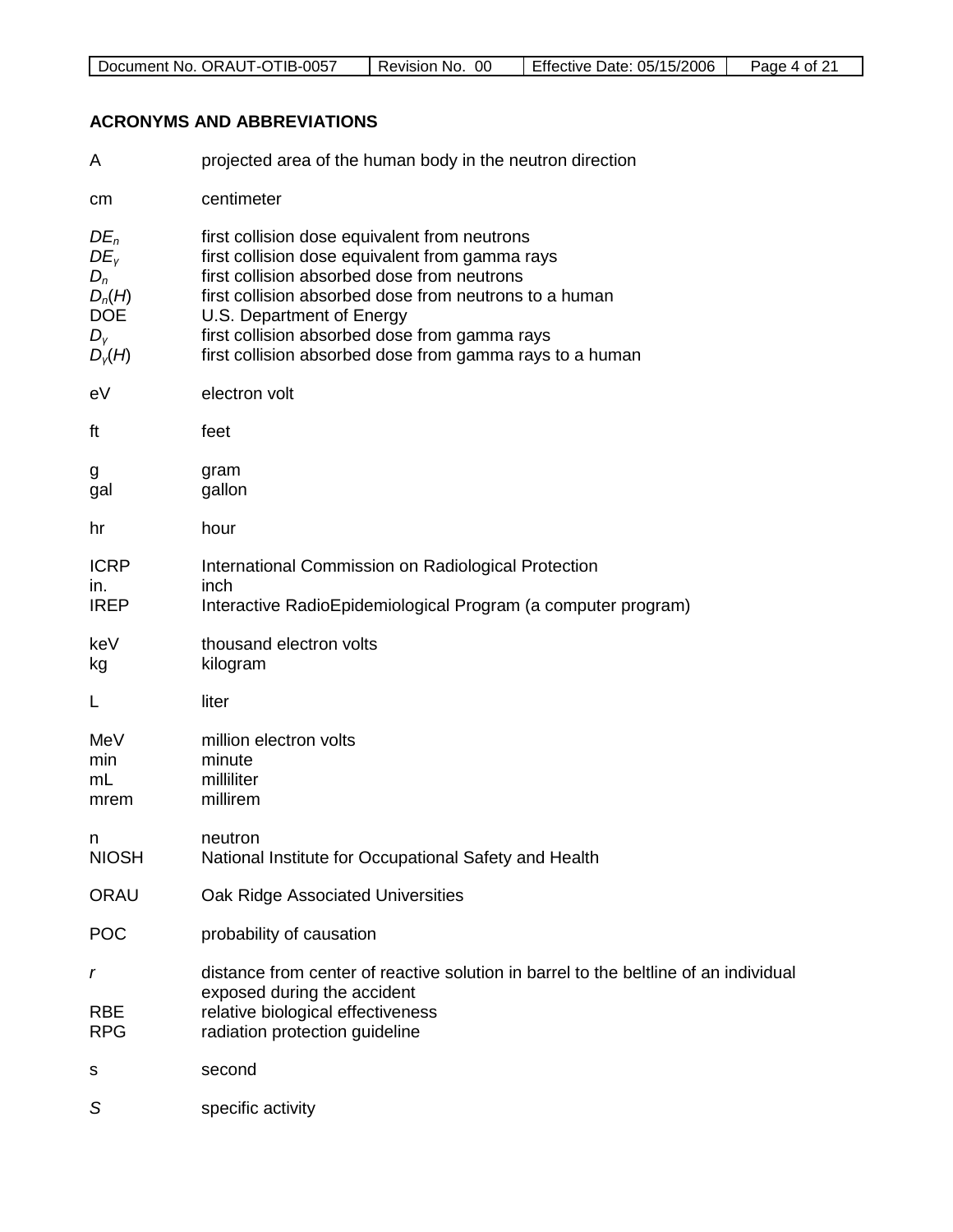| Document No. ORAUT-OTIB-0057 | Revision No. 00 | Effective Date: 05/15/2006 | Page 5 of 21 |
|------------------------------|-----------------|----------------------------|--------------|

- $S_{wb}(B)$  activity of <sup>24</sup>Na per mL of whole blood from burro  $S_{wb}(H)$  activity of <sup>24</sup>Na per mL of whole blood from human
- TIB technical information bulletin
- U.S.C. United States Code<br>UCCND Union Carbide Corpe Union Carbide Corporation – Nuclear Division
- *V* volume of the human body
- wk week
- *w<sub>R</sub>* radiation weighting factor from ICRP Publication 60
- yr year
- Φ neutron fluence
- µCi microcurie
- § section
- $\bar{\xi}$  spectrum-average capture probability for neutrons within the human body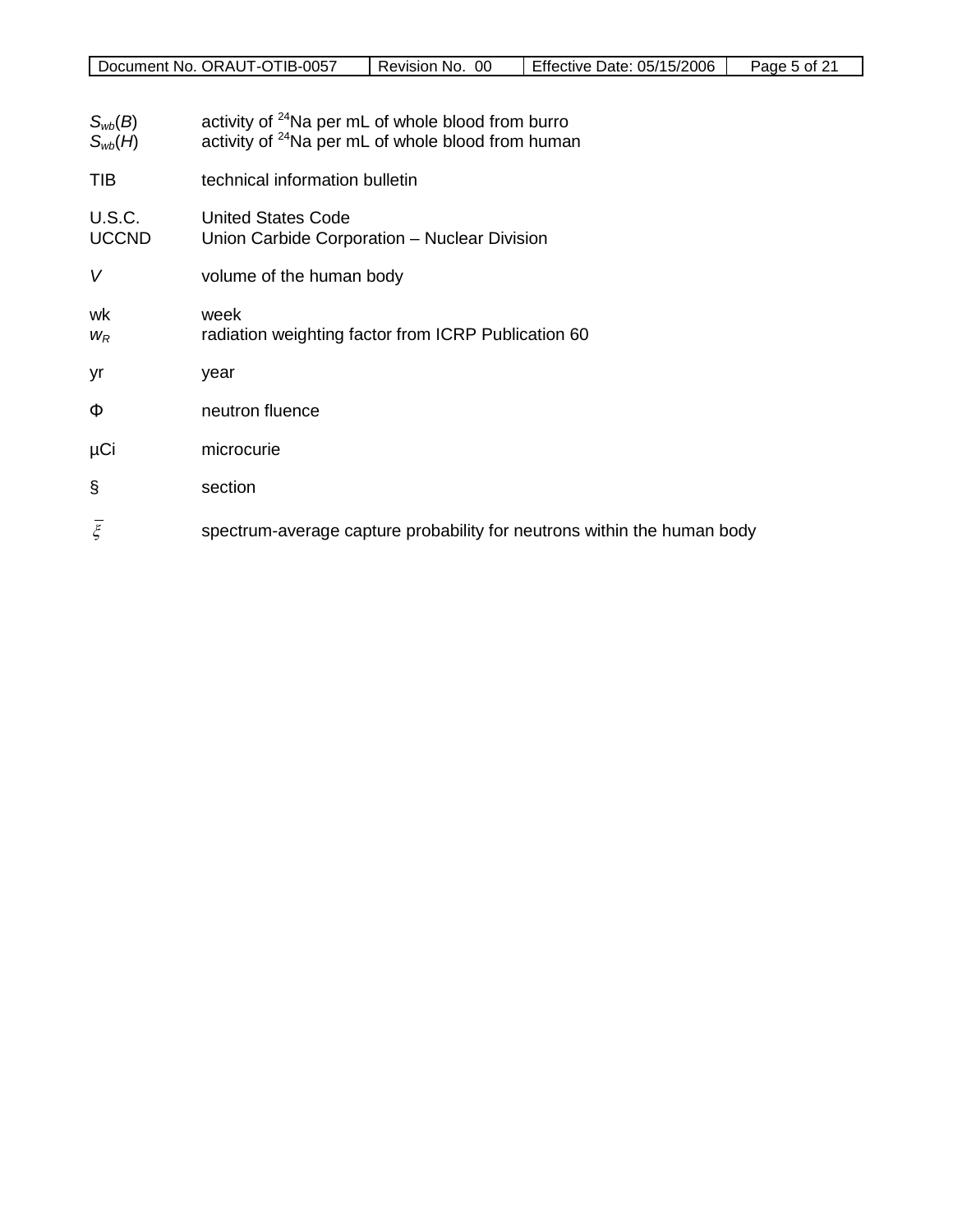|  | Document No. ORAUT-OTIB-0057 | - 00<br>Revision No. | Effective Date: 05/15/2006 | Page 6 of 21 |
|--|------------------------------|----------------------|----------------------------|--------------|
|--|------------------------------|----------------------|----------------------------|--------------|

#### **1.0 INTRODUCTION**

Technical information bulletins (TIBs) are not official determinations made by the National Institute for Occupational Safety and Health (NIOSH) but are rather working documents that provide historical background information and guidance to assist in the preparation of dose reconstructions at particular sites or categories of sites. They will be revised in the event additional relevant information is obtained. TIBs may be used to assist the NIOSH staff in the completion of individual work required for each dose reconstruction.

In this document, the word "facility" is used as a general term for an area, building, or group of buildings that served a specific purpose at a site. It does not necessarily connote an "atomic weapons employer facility" or a "Department of Energy [DOE] facility" as defined in the Energy Employees Occupational Illness Compensation Program Act [EEOICPA; 42 U.S.C. § 7384l(5) and (12)]. EEOICPA defines a DOE facility as "any building, structure, or premise, including the grounds upon which such building, structure, or premise is located … in which operations are, or have been, conducted by, or on behalf of, the Department of Energy (except for buildings, structures, premises, grounds, or operations … pertaining to the Naval Nuclear Propulsion Program)" [42 U.S.C. § 7384l(12)]. Accordingly, except for the exclusion for the Naval Nuclear Propulsion Program noted above, any facility that performs or performed DOE operations of any nature whatsoever is a DOE facility encompassed by EEOICPA.

For employees of DOE or its contractors with cancer, the DOE facility definition only determines eligibility for a dose reconstruction, which is a prerequisite to a compensation decision (except for members of the Special Exposure Cohort). The compensation decision for cancer claimants is based on a section of the statute entitled "Exposure in the Performance of Duty." That provision [42 U.S.C. § 7384n(b)] says that an individual with cancer "shall be determined to have sustained that cancer in the performance of duty for purposes of the compensation program if, and only if, the cancer … was at least as likely as not related to employment at the facility [where the employee worked], as determined in accordance with the POC [probability of causation<sup>[1](#page-5-0)</sup>] guidelines established under subsection (c) ..." [42 U.S.C. § 7384n(b)]. Neither the statute nor the probability of causation guidelines (nor the dose reconstruction regulation) define "performance of duty" for DOE employees with a covered cancer or restrict the "duty" to nuclear weapons work.

As noted above, the statute includes a definition of a DOE facility that excludes "buildings, structures, premises, grounds, or operations covered by Executive Order No. 12344, dated February 1, 1982 (42 U.S.C. 7158 note), pertaining to the Naval Nuclear Propulsion Program" [42 U.S.C. § 7384l(12)]. While this definition contains an exclusion with respect to the Naval Nuclear Propulsion Program, the section of EEOICPA that deals with the compensation decision for covered employees with cancer [i.e., 42 U.S.C. § 7384n(b), entitled "Exposure in the Performance of Duty"] does not contain such an exclusion. Therefore, the statute requires NIOSH to include all occupationally derived radiation exposures at covered facilities in its dose reconstructions for employees at DOE facilities, including radiation exposures related to the Naval Nuclear Propulsion Program. As a result, all internal and external dosimetry monitoring results are considered valid for use in dose reconstruction. No efforts are made to determine the eligibility of any fraction of total measured exposure for inclusion in dose reconstruction. NIOSH, however, does not consider the following exposures to be occupationally derived:

<span id="page-5-0"></span> $1$  The U.S. Department of Labor is ultimately responsible under the EEOICPA for determining the POC.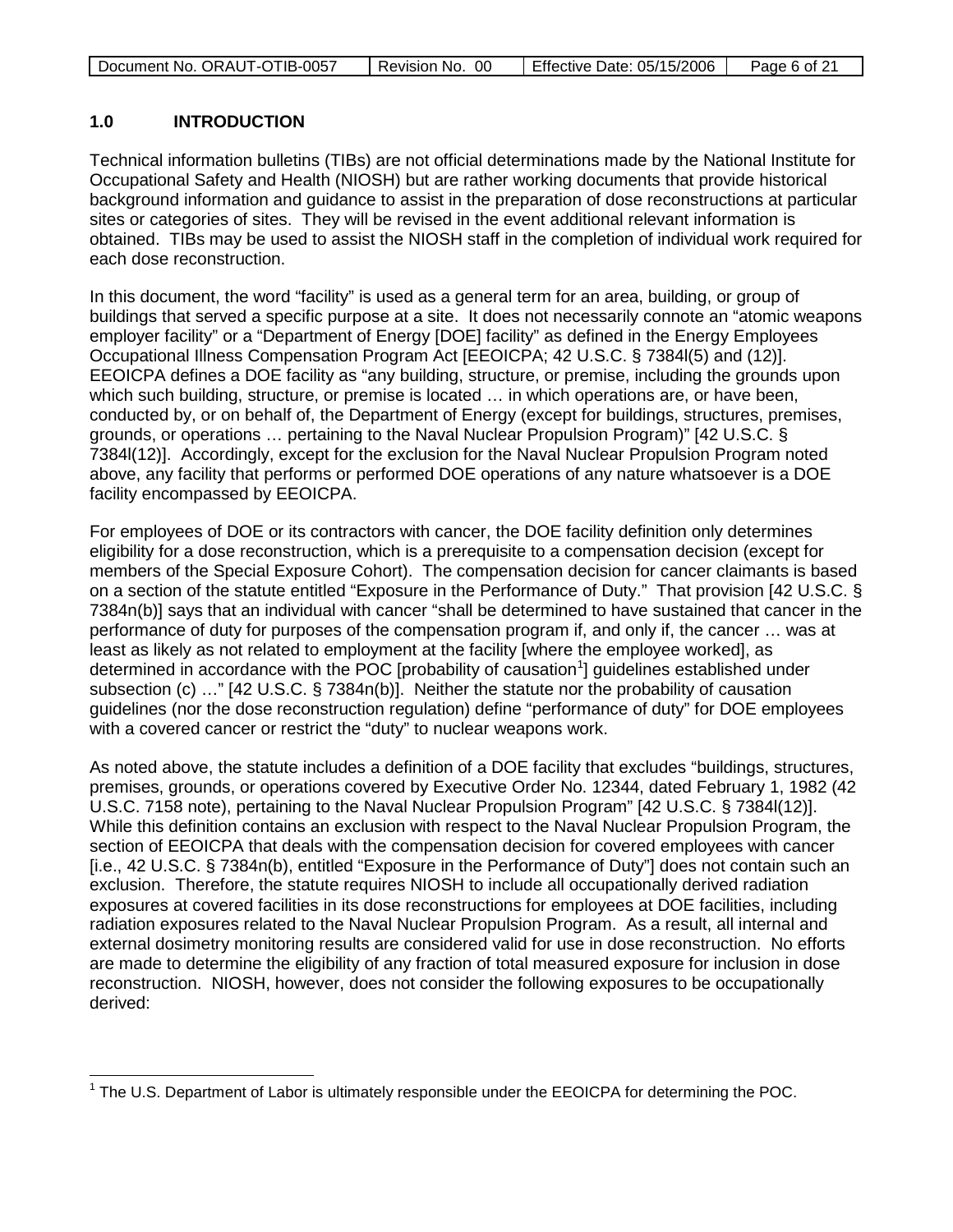|  | Document No. ORAUT-OTIB-0057 | Revision No. 00 | Effective Date: 05/15/2006 | Page 7 of 21 |
|--|------------------------------|-----------------|----------------------------|--------------|
|--|------------------------------|-----------------|----------------------------|--------------|

- Radiation from naturally occurring radon present in conventional structures
- Radiation from diagnostic X-rays received in the treatment of work-related injuries

#### **2.0 PURPOSE**

The purpose of this TIB is to review the available dosimetric data and its potential application in dose reconstruction for Y-12 workers who were near the nuclear criticality accident in Building 9212 of the Y-12 Plant in Oak Ridge, Tennessee, in 1958. The accident occurred on Monday, June 16, at approximately 2:05 p.m. (UCNC 1958; Callihan and Thomas 1959). Additional data relevant to individuals described in this TIB of a personal nature can be found in *Y-12 1958 Criticality Accident Roster* (ORAUT 2006a), which is available to dose reconstructors as needed.

#### **3.0 IDENTIFICATION AND INTERROGATION OF EXPOSED INDIVIDUALS**

By 2:45 p.m. on Monday, June 16, 1958, radiation surveys of workers for evidence of personal contamination and for indications of neutron activation of indium foils in security badges were underway at two control centers. Starting in 1955, strips of indium foil with a mass of approximately 1 g had been included in the Y-12 security badges for all employees (McLendon 1959). Indium has a very large capture cross section for neutrons, and the beta and gamma radiation from the <sup>116m</sup>ln isotope (half-life of 56.3 min) produced by neutron activation of the stable  $^{115}$ In isotope are easily measured. The measured activity of the foils is not very useful in radiation dosimetry, but is useful as a quick technique for sorting nuclear accident exposures in order of most to least severe. This quick search procedure was helpful in (1) preventing unnecessary overloading of medical facilities by lightly exposed workers, (2) providing reassurance to workers who had received small or negligible exposures, and (3) providing an immediate indication of the seriousness of the nuclear criticality accident to management.

Interrogation of the workers assembled at the control centers was also begun in an attempt to establish the exact location of the accident. Very high readings were detected from the indium foil in the security badge of an employee (Employee A) who worked as a chemical operator in C-1 Wing. A process supervisor questioned the employee and concluded that the accident must have occurred in C-1 Wing of Building 9212. It was eventually determined that eight employees were in close proximity to the accident. The above chemical operator was within 3 to 6 ft, and the other seven were at distances ranging from 15 to 50 ft. A more complete assessment of the indium foils in the security badges of all employees indicated a total of 31 individuals with potentially significant neutron doses from the accident (UCNC 1958). Table 3-1 of this TIB provides a summary of certain available data for these 31 individuals, and ORAUT (2006a) contains additional personal data on the employees that dose reconstructors can access as needed. The identification numbers and letters for individuals in Table 3-1 and ORAUT (2006a) are taken directly from UCNC (1958), Y-12 Plant (1958) and Hurst, Ritchie, and Emerson (1959).

Only five individuals in the vicinity of the 1958 criticality accident were wearing a film badge dosimeter (see Table 3-1). The Y-12 policy at the time was to issue film badge dosimeters to workers if their potential dose from external radiation exposure exceeded 10% of established radiation protection guidelines (RPGs). The RPGs in 1958 were 1.5 rem/wk (75 rem/yr) to the extremities, 600 mrem/wk (30 rem/yr) to the skin, and 300 mrem/wk (15 mrem/yr) to the whole body (ORAUT 2005a,b). Gamma radiation from highly enriched uranium is normally not the controlling challenge to radiation protection (DOE 2004). However, the interaction of alpha particles from uranium with nuclei of fluorine and other low-atomic number atoms generates neutrons with energies of approximately 2 MeV. The magnitude of the neutron flux varies, based on the total activity of uranium (a function of enrichment) and the chemical compound in question (ORAUT 2005c). In general, an individual's exposure to neutrons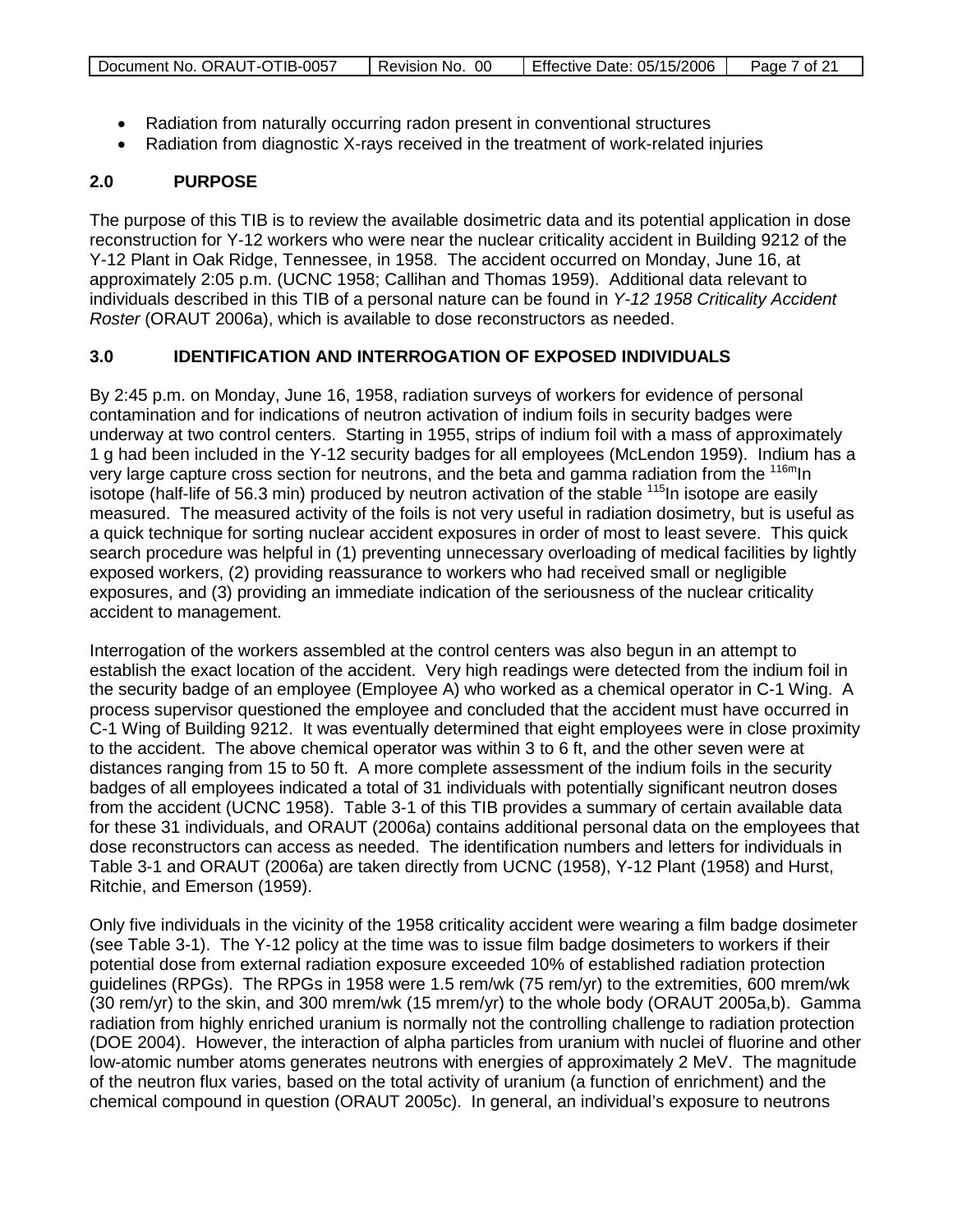| Document No. ORAUT-OTIB-0057 | Revision No. 00 | Effective Date: 05/15/2006 | Page 8 of 21 |
|------------------------------|-----------------|----------------------------|--------------|
|------------------------------|-----------------|----------------------------|--------------|

| <b>Employee</b> |              |                                   | <b>External</b>       | 2nd quarter 1958 | <b>Distance</b>  |
|-----------------|--------------|-----------------------------------|-----------------------|------------------|------------------|
| identification  |              |                                   | monitoring            | gamma/beta       | from             |
| <b>Number</b>   | Letter       | Job title                         | (years)               | dose (mrem)      | criticality (ft) |
| 1               | A            | <b>Chemical Operator</b>          | $1961 - 81$           |                  | $3 - 6$          |
| $\overline{2}$  | B            | Electrician                       | 1961-88               |                  | 14               |
| $\overline{3}$  | $\mathsf{C}$ | Maintenance Mechanic              | 1961-72               |                  | 17               |
| $\overline{4}$  | D            | Electrician                       | 1961-72               |                  | 22               |
| $\overline{5}$  | Ē            | Maintenance Mechanic              | 1961-80               |                  | $\overline{22}$  |
| $\overline{6}$  | F            | Welder                            | 1961-76               |                  | $\overline{25}$  |
| $\overline{7}$  | G            | Maintenance Mechanic              | 1961-64               |                  | $\overline{25}$  |
| 8               |              | <b>Equipment Tabulation Clerk</b> | 1954-57, 61-67        |                  | 29               |
| $\overline{9}$  | H            | <b>Chemical Operator</b>          | 1958, 61-65           | $47/34^{a}$      | 50               |
| 10              |              | <b>Chemical Operator</b>          | 1961-62               |                  | 71               |
| 11              |              | <b>Chemical Operator</b>          | $1961 - 85$           |                  | 85               |
| 12              |              | <b>Chemical Operator</b>          | 1961-78               |                  | 92               |
| $\overline{13}$ |              | <b>Chemical Operator</b>          | 1961-78               |                  | 100              |
| 14              |              | <b>Health Physics Inspector</b>   | 1951-53, 61-80        |                  | 137              |
| $\overline{15}$ |              | Electrician                       | None                  |                  | 148              |
| 16              |              | Process Foreman                   | $1950(1$ qtr.), 61-82 |                  | 175              |
| $\overline{17}$ |              | <b>Chemical Operator</b>          | 1955, 57-62           | 333/247          | 178              |
| 18              |              | <b>Draftsman Engineer</b>         | 1952, 61-87           |                  | 183              |
| 19              |              | Engineer                          | 1961-87               |                  | 190              |
| 20              |              | <b>Chemical Operator</b>          | 1953-59, 61-80        | 333/250          | 212              |
| 21              |              | Chemical Operator                 | 1961-86               |                  | 216              |
| 22              |              | <b>Record Clerk</b>               | 1961-68               |                  | 224              |
| 23              |              | Chemist                           | 1952-54, 61-84        |                  | 260              |
| 24              |              | Stenographer                      | 1961-73               |                  | 276              |
| $\overline{25}$ |              | <b>Chemist Associate</b>          | 1953-55, 58, 61-88    | 167/432          | 280              |
| $\overline{26}$ |              | Laboratory Analyst                | 1961-85               |                  | 288              |
| 27              |              | Laboratory Analyst                | 1952-54, 61-82        |                  | 304              |
| 28              |              | <b>Development Engineer</b>       | $1961 - 72$           |                  | $\overline{312}$ |
| 29              |              | Product Inspector                 | 1953-72               | 29/51            | 340              |
| $\overline{30}$ |              | Road Foreman                      | 1961-87               |                  | 390              |
| 31              |              | <b>Receiving Clerk</b>            | 1958-62               | 291/521          | 412              |

Table 3-1. Information on individuals near the accident.

a. On supplemental film badge program from Feburary 1 to April 15, 1958. Not wearing a film badge at time of accident.

generated by (alpha,neutron) reactions was low unless the individual was required to spend more than a few hours per week in close proximity to large storage containers of uranium fluoride compounds or spending time near storage or processing areas for large amounts of uranium fluoride compounds (DOE 2004). Therefore, most individuals working in chemical process areas for enriched uranium at the Y-12 Plant were only monitored on a routine basis for internal uranium exposures, and the contaminants in recycled enriched uranium were controlled at the Y-12 Plant so that both internal and external exposures were characteristic of those from uncontaminated enriched uranium (BWXT Y-12 2000).

Following the accident, a new film badge was developed for use at all DOE facilities operated by the Union Carbide Corporation – Nuclear Division (UCCND). This film badge served as a security badge and also provided for monitoring of both routine and accident-related radiation exposures (Thornton, Davis, and Gupton 1961; Hurst and Ritchie 1961; McRee, West, and McLendon 1965). Starting in January 1961, all employees at the Y-12 Plant and at other DOE facilities operated by UCCND were monitored using this combination security badge and radiation dosimeter.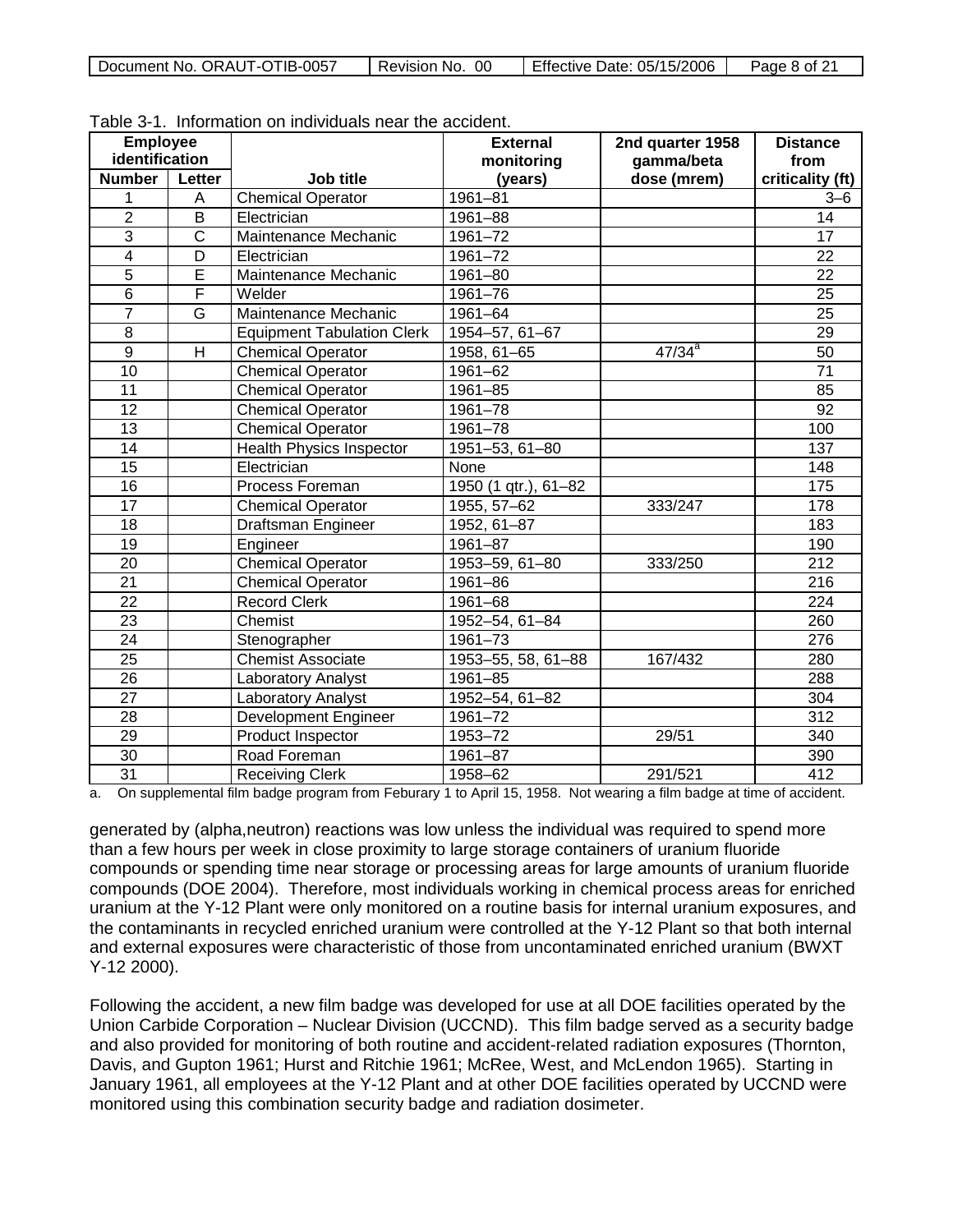| Document No. ORAUT-OTIB-0057 | - 00<br>Revision No. | Effective Date: 05/15/2006 | Page 9 of 21 |
|------------------------------|----------------------|----------------------------|--------------|
|                              |                      |                            |              |

#### **4.0 DESCRIPTION OF BUILDING 9212 COMPLEX AND ACCIDENT**

The 9212 Building complex at the Y-12 Plant includes Buildings 9212, 9809, 9812, 9815, 9980, and 9981 (ORAUT 2005d; BWXT Y-12 2003; UCNC 1958). Buildings 9980 (Radiography) and 9981 (X-Ray) were an integral part of Building 9212 as shown in Figure 4-1 (UCNC 1958). The accident occurred in an area in which salvable enriched uranium (approximately 90% 235U) was recovered from various materials by physicochemical methods (Callihan and Thomas 1959).



<span id="page-8-0"></span>Figure 4-1. Building 9212 with location of accident.

Over 100 different processes could be performed in the Building 9212 complex. Building 9212, the largest building, was constructed in the early 1940s. It was a multistory steel frame structure infilled at the perimeter with hollow clay tile. The original mission of Building 9212 was to recover highly enriched uranium from the electromagnetic separation process. The original structure consisted of a central building (the Headhouse) 72 ft wide by 308 ft long (N-S direction) and four parallel wings projecting from the east side of the Headhouse, each 36 ft by 254 ft (the A, B, C, and D Wings). The open space between the wings was designed to help mitigate the effects of a nuclear criticality accident or a chemical explosion. In the late 1940s, Building 9212 was expanded to accommodate the increased production of uranium from the Oak Ridge Gaseous Diffusion Plant and to recover highly enriched uranium from scrap materials. In the late 1940s, new structures were erected in the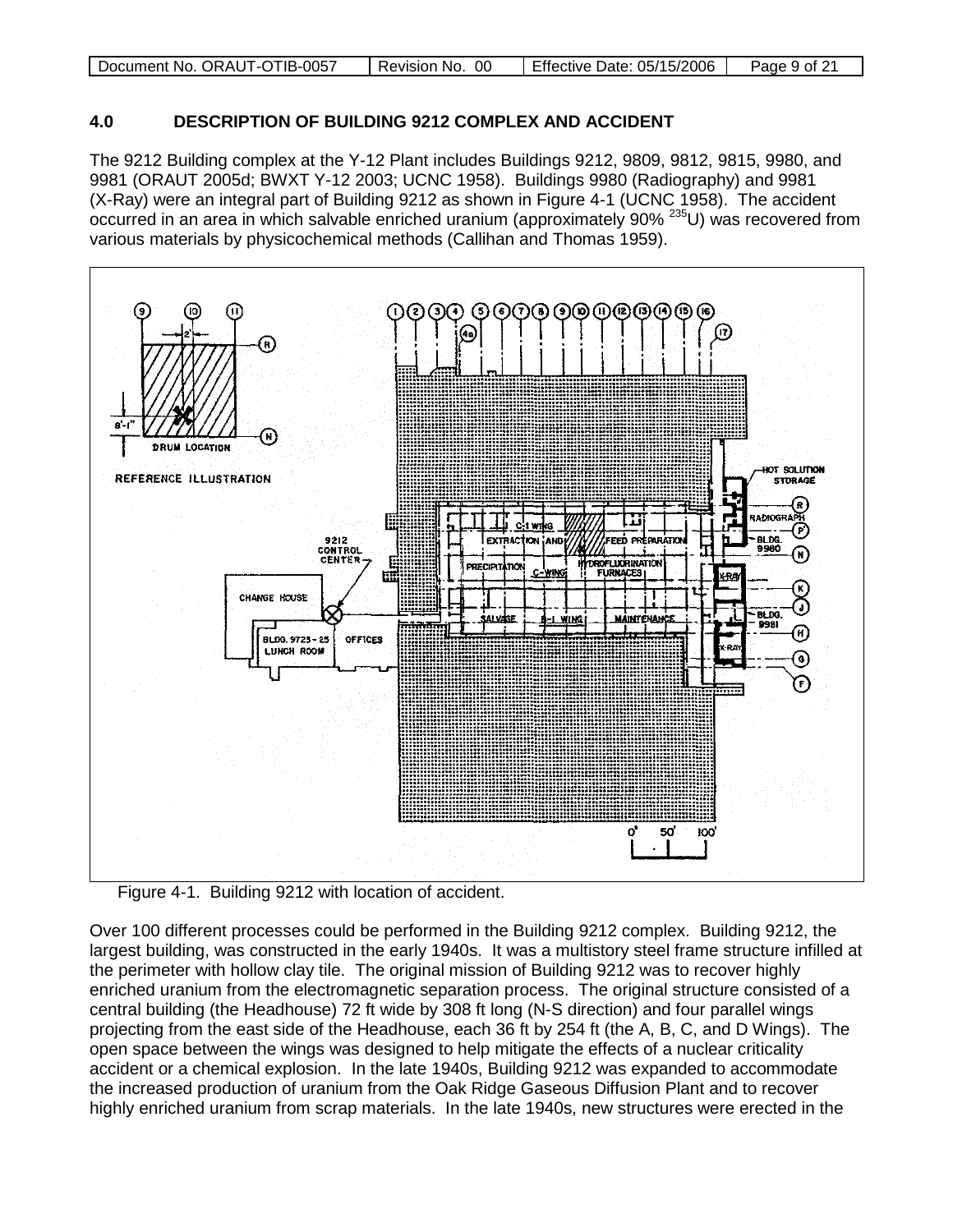| Document No. ORAUT-OTIB-0057 | Revision No. 00 | Effective Date: 05/15/2006 | Page 10 of 21 |
|------------------------------|-----------------|----------------------------|---------------|
|                              |                 |                            |               |

spaces between the existing A, B, and C Wings (these were called the A-1, B-1, and C-1 Wings) and an adjoining D-Wing (the D-1 Wing). A single-story steel frame structure 133 ft wide and 400 ft long was added in the early 1950s (the E-wing) adjacent to the D-1 Wing north of the Headhouse. The E-Wing was used to cast and machine enriched uranium components.

The process phase in which the accident occurred was a temporary arrangement involving portions of a new installation in the startup stage (B-1 Wing) and an old installation in the shutdown stage (C-1 and C Wings). This situation arose from delays in the startup of the new facilities in B-1 Wing for the conversion of uranium nitrate solution to uranium tetrafluoride. At the time of the accident, the uranium processing areas in Building 9212 were concerned with the required monthly accounting of uranium in inventory, which necessitated a stoppage of operations. The method of taking inventory varied with the form and concentration of the uranium. In certain process areas, where equipment contained dilute homogenous uranium solutions, a satisfactory accounting could be made by taking samples and computing the contents of known volumes. In the process area where the accident occurred, more precise accounting was required because of the higher uranium concentrations and the tendency of the solutions to deposit uranium-bearing solids in the equipment. This more precise accounting was obtained by processing the contents of several safe-geometry tanks for uranium tetrafluoride just before inventory. In addition, the process was to wash, dismantle, and swab out the safe-geometry tanks, collecting the washings in portable safe-geometry bottles. After reassembly, the safe-geometry tanks were prone to leak at the tank ends. Therefore, the tanks were filled with water, checked for leaks, and the water drained from the tanks before their return to operation.

In the interval between reassembly and leak testing, a highly enriched uranium nitrate solution had accumulated in the tanks through a valve that was supposed to provide isolation from operating equipment in the B-1 and C-1 Wings. The water being drained from the tanks was preceded by this solution. The accident occurred when a critical volume of uranium nitrate solution drained into a 55-gal drum during this operation in which only water was expected to flow from the safe-geometry tanks of C-1 Wing. The drum was about 33 in. (84 cm) in height and 22 in. (56 cm) in diameter. A volume of 56.2 L containing 2.1 kg of <sup>235</sup>U and standing at a height of 23.5 cm was estimated as the delayed critical configuration.

There were no strong ambient neutron fields in C-1 Wing. Therefore, the system might have been prompt critical before any fissions occurred in the drum, and the neutron initiating the first fission reaction in the drum might have come from an (alpha,neutron) reaction in the uranium nitrate solution. Once fission started, the power level rose rapidly to a high level, and the fission energy produced gas bubbles by dissociation of the solution, which reduced its density and drove the system subcritical. Escape of the gas bubbles allowed the system to return to prompt critical, and with the delayed neutrons as a source, the power level rose again. This cycling probably continued for several minutes as the temperature of the solution increased. A high solution temperature would cause the system to settle into delayed critical and subsequently into a subcritical configuration due to the continued flow of water into the drum from the safe-geometry tanks in C-1 Wing. It was estimated that about 1  $\times$  10<sup>17</sup> fissions occurred during the first pulse and  $1 \times 10^{18}$  fissions occurred over a period of about 20 min. There was no evidence that solution in the drum splashed out of the drum during the accident or caused serious contamination to the area surrounding the accident (McLendon 1959).

#### **5.0 EXTERNAL DOSE ESTIMATES FOR THE EIGHT MOST HIGHLY EXPOSED INDIVIDUALS**

Very early estimates of the radiation doses received by the eight most highly exposed workers, based on their known locations at the time of the accident and an estimate of the number of fissions during the accident, were unreasonably high (Hurst, Ritchie, and Emerson 1959). For example, the fast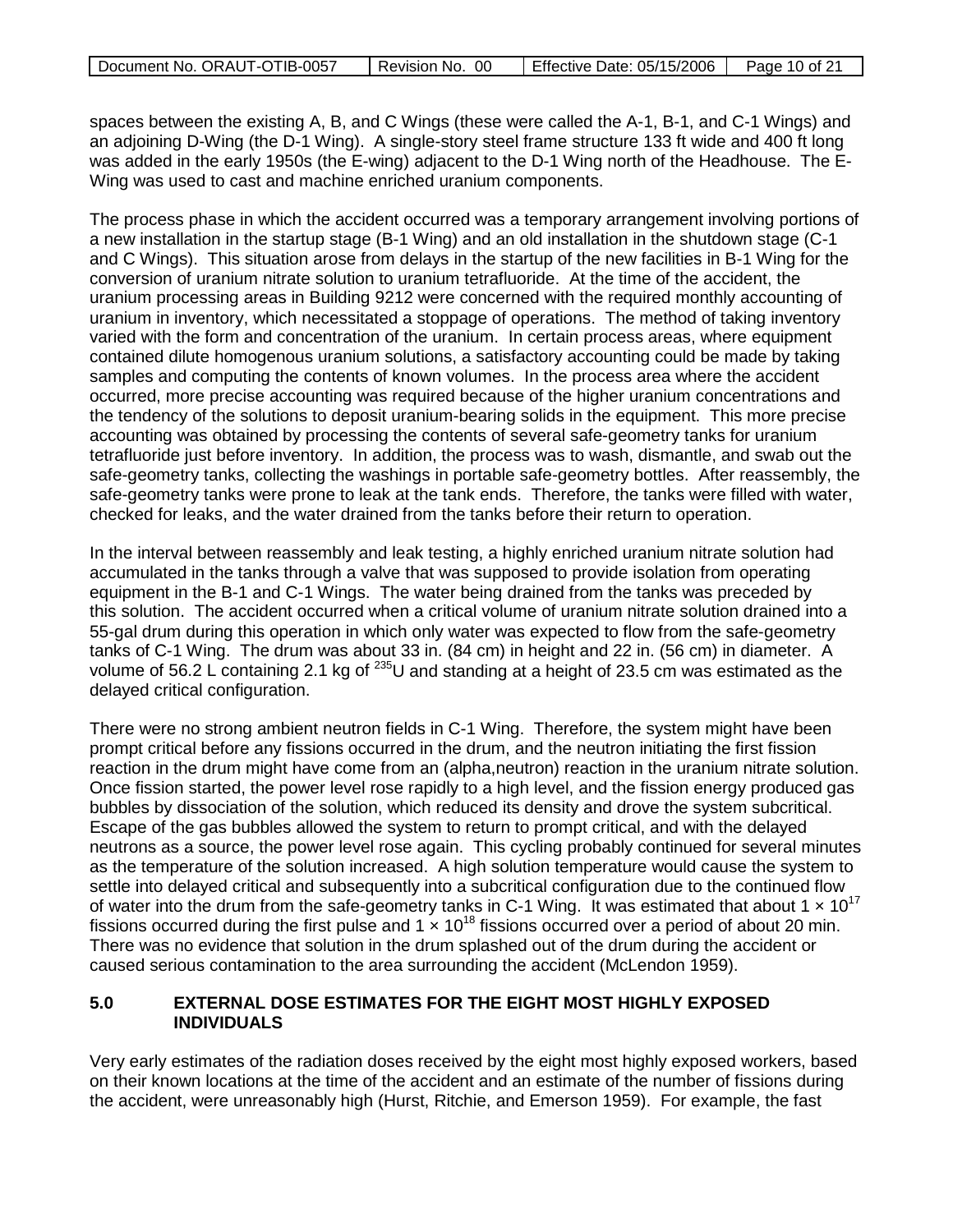| Document No. ORAUT-OTIB-0057 | 00<br>Revision No. | Effective Date: 05/15/2006 | Page 11 of 21 |
|------------------------------|--------------------|----------------------------|---------------|

neutron component of the total radiation dose received by Employee A was 1,500 rad. It is assumed, therefore, that the location of the eight most highly exposed employees and their exposure geometries were unknown during a significant part of their exposure. These facts, together with the fact that the eight most highly exposed employees were not wearing personnel monitoring devices, dictated that sodium activation in the body be used in the evaluation of their radiation doses (Hurst, Ritchie, and Emerson 1959).

The capture of thermal neutrons by <sup>23</sup>Na in the body gives rise to <sup>24</sup>Na, which has a half-life of 15 hr and emits a 1.37-MeV gamma ray in cascade with a 2.76-MeV gamma ray per  $^{24}$ Na decay (Shleien, Slaback, and Birky 1998; Martin 2000). The human body is several mean free paths thick for fast neutrons. As a consequence and as shown in Figure 5-1, the probability that a fast neutron will be captured within the body as a thermal neutron is not a very sensitive function of the initial energy of the fast neutron (Cross 1981). The specific activity *S* of <sup>24</sup>Na in the body is related to the capture probability *ξ* as follows:

$$
S = 7.5 \, \bar{\xi} \, \frac{A}{V} \, \Phi \, \cong \, 0.61 \, \bar{\xi} \, \Phi \, \mu B q^{24} Na/g^{23} Na
$$
 \tEq. 5-1

where *V* is the volume of the body, *A* is the projected area of the body in the neutron direction, Φ is the total neutron fluence at all energies, and *ξ* is the spectrum-average capture probability for neutrons within the body (IAEA 1982). The capture probability data shown in Figure 5-1 are for



Figure 5-1. Thermal neutron capture probability as a function of the energy of neutrons normally incident on the front or back of the human body (Cross 1981).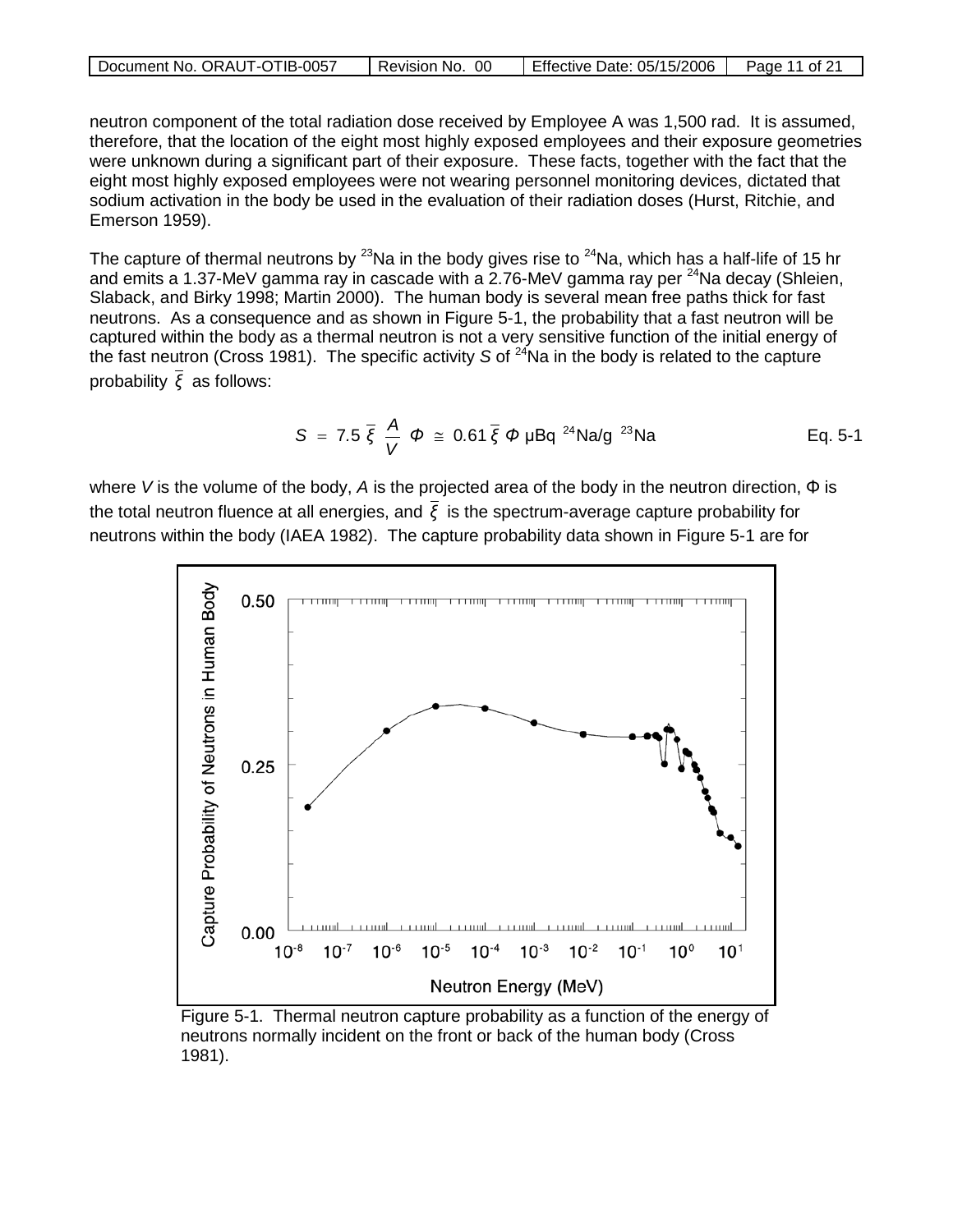| Document No. ORAUT-OTIB-0057 | . 00<br>Revision No. | Effective Date: 05/15/2006 | Page 12 of 21 |
|------------------------------|----------------------|----------------------------|---------------|
|                              |                      |                            |               |

neutrons normally incident on the front or back of the body (Cross 1981). For neutrons normally incident on the sides of the body, both *A* and *S* are approximately 20% less. Therefore, there is an uncertainty of as much as 20% in an estimate of the neutron dose component if an individual's body orientation in the neutron field is not known or if the orientation changes during the accident.

The neutron and gamma-ray doses to the eight individuals whose indium foils indicated the highest exposures were determined by the use of blood sodium activation. At approximately 5:00 pm on the day of the accident, 100 mL of blood was collected from several of the most highly exposed individuals (Hurst, Ritchie, and Emerson 1959; UCNC 1958). Each blood sample was placed in a small polyethylene bottle and the  $^{24}$ Na activity was determined using a scintillation counter. During the morning of the next day, a second set of blood samples was collected from all of the highly exposed individuals. This time only 50-mL blood samples were collected, an anticoagulant (heparin) was added to prevent clotting, and the blood samples were counted as before. The second set of measurements was used as the basis for dose estimation. To establish the relationship between neutron dose and blood sodium activation, a mock-up of the criticality accident was constructed and operated as a low-power reactor in two experiments (UCNC 1958; Hurst, Ritchie, and Emerson 1959). During the first experiment, the first collision doses from neutrons and gamma-rays were measured at a distance of about 200 cm (6 ft). The neutron dose was measured with an absolute fast-neutron dosimeter (Hurst and Ritchie 1961), and the gamma-ray dose was measured with an ionization chamber having carbon walls and  $CO<sub>2</sub>$  gas (Hurst and Ritchie 1962; Ballweg and Meem 1951). After making a correction for the difference in the fission product gamma rays from the reactor mockup, a value of 2.8 was estimated as the ratio of the first collision doses from gamma rays and neutrons for the accident (Hurst, Ritchie, and Emerson 1959). During the second experiment, a burro was exposed at the same distance from the mockup to a first collision dose of 48 rad from fast neutrons. The burro was chosen because its torso was comparable in size to that of a man and the amount of sodium per gram of blood serum is nearly the same for burro and man (Hurst, Ritchie, and Emerson 1959; Auxier, Sanders, and Snyder 1961). Blood samples were collected from the burro and counted for  $24$ Na activity in the same manner as the second set of measurements discussed above. The blood sodium activation in the burro was determined to be 2.9  $\times$  10<sup>-4</sup> µCi/mL of whole blood from a first collision dose of 48 rad from fast neutrons (Hurst, Ritchie, and Emerson 1959). Table 5-1 provides a summary of the first collision doses from fast neutrons and gamma rays for the mostly highly exposed individuals (i.e., Employees A to H in Table 3-1). The last column of Table 5-1 lists the doses of record for these eight individuals (UCNC 1958).

The first collision absorbed doses from fast neutrons and gamma rays in Table 5-1 were calculated using the following relationships:

$$
D_n(H) = \frac{S_{wb}(H)}{S_{wb}(B)} \times 48 \text{ rads, and } D_V(H) = 2.8 \times D_n(H) \qquad \qquad \text{Eq. 5-2}
$$

where  $S_{wb}(B)$  and  $S_{wb}(H)$  are the activities of <sup>24</sup>Na per mL of whole blood from the burro and human, respectively; 48 rad is the first collision neutron dose to the burro; *Dn*(*H*) and *Dγ*(*H*) are the first collision doses to the human from neutrons and gamma rays, respectively; and 2.8 is the gamma-toneutron dose ratio for the exposures. A previous review of the dosimetry for the accident suggested that the estimated first collision doses based on blood sodium activation should be increased by approximately 10% (Mole 1984). Because more than 90% of the blood sodium is contained in the blood serum, the standard practice today is to use the sodium activation in blood serum rather than the sodium activation in whole blood (Kerr and Mei 1993). The haematocrit, or the proportion of a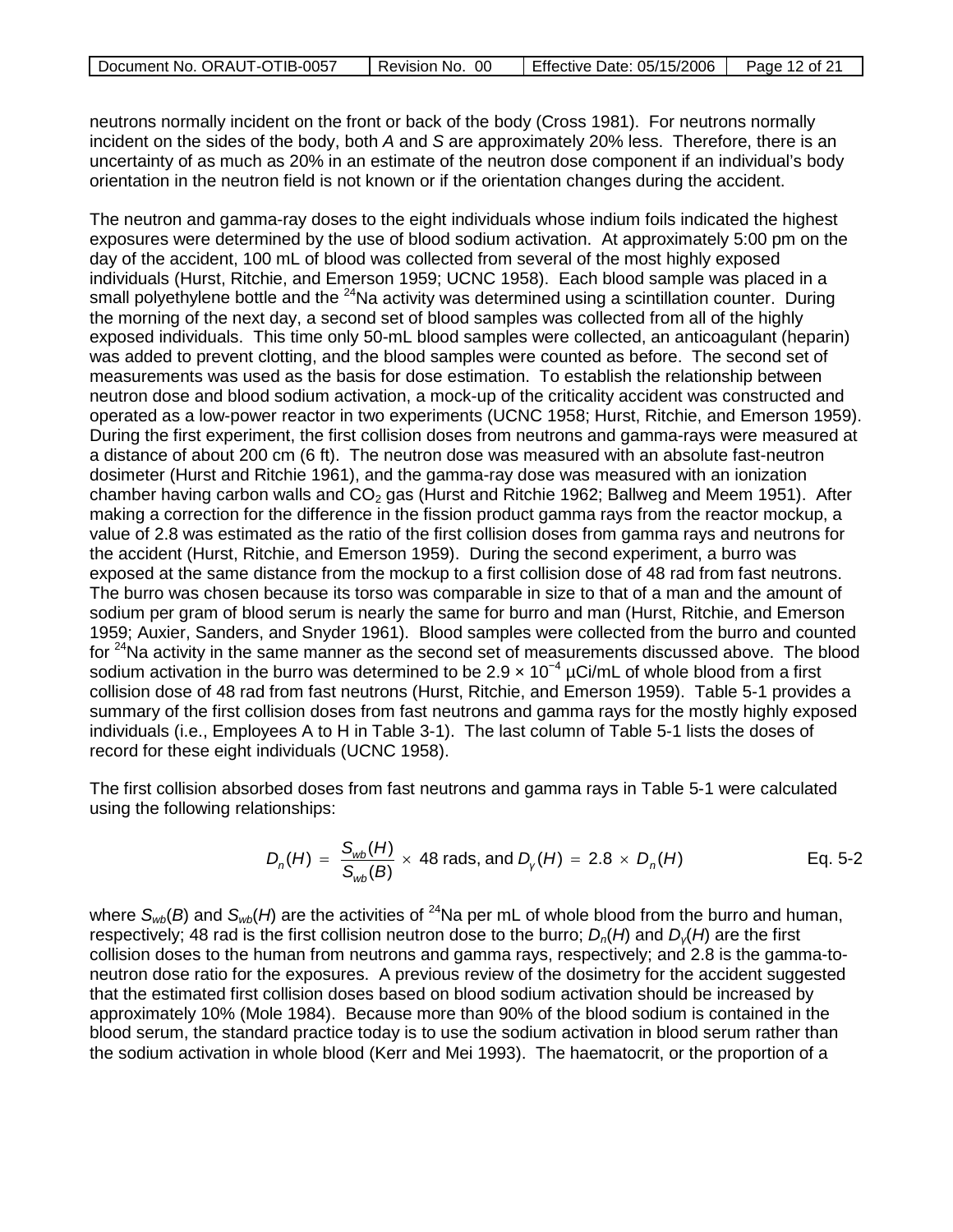| Document No. ORAUT-OTIB-0057 | Revision No. 00 | Effective Date: 05/15/2006 | Page 13 of 21 |
|------------------------------|-----------------|----------------------------|---------------|
|------------------------------|-----------------|----------------------------|---------------|

| First collision adsorbed dose (rad)<br><b>Blood sodium</b><br><b>Exposed</b> |                     |                 |            | rapid only Doodo or robord for the organization righty oxpoced individually. | <b>First collision dose</b> |
|------------------------------------------------------------------------------|---------------------|-----------------|------------|------------------------------------------------------------------------------|-----------------------------|
| individuals                                                                  | activation (µCi/mL) | <b>Neutrons</b> | Gamma rays | Total                                                                        | equivalent (rem)            |
| $\mathsf{A}$                                                                 | 5.8E-4              | 96              | 269        | 365                                                                          | 461                         |
| B                                                                            | $4.3E - 4$          | 71              | 199        | 270                                                                          | 341                         |
| C                                                                            | $5.4E - 4$          | 89              | 250        | 339                                                                          | 428                         |
|                                                                              | $5.2E - 4$          | 86              | 241        | 327                                                                          | 413                         |
| Е                                                                            | $3.7E - 4$          | 62              | 174        | 236                                                                          | 298                         |
| E                                                                            | $1.1E - 4$          | 18              | 50.5       | 68.5                                                                         | 86.5                        |
| G                                                                            | $1.2E - 4$          | 18              | 50.5       | 68.5                                                                         | 86.5                        |
| Н                                                                            | $3.6E - 5$          | 6.0             | 16.8       | 22.8                                                                         | 28.8                        |
| <b>Burro</b>                                                                 | $2.9E - 4$          | 48              | $N/A^b$    | N/A                                                                          | N/A                         |

| Table 5-1. Doses of record for the eight most highly exposed individuals. <sup>a</sup> |  |  |
|----------------------------------------------------------------------------------------|--|--|
|----------------------------------------------------------------------------------------|--|--|

a. See UCNC (1958). The first collision dose equivalent assumes a relative biological effectiveness (RBE) of 2 for the neutron component of first collision absorbed dose based on deterministic effects related to lethality (Langham 1967; ICRP 1990). The estimated uncertainty in both the neutron and gamma-ray components of absorbed dose for these eight individuals is 20% (Hurst, Ritchie, and Emerson 1959).

b.  $N/A = not applicable.$ 

blood sample by volume that consists of red blood cells, was 40% to 47% for the eight most highly exposed workers and 36.5% for the burro (Brucer 1958). Therefore, the amount of blood serum in the sample from the burro was larger by about 10% than the amount of serum in the human samples, and the recorded dose estimates for all exposed individuals at the accident have been increased by 10% in this report as recommend in the 1984 review by Mole (see Table 5-2).

| <b>Exposed</b>     | First collision neutron dose (rad) |             | First collision gamma-ray dose (rad) |             |
|--------------------|------------------------------------|-------------|--------------------------------------|-------------|
| <b>individuals</b> | <b>UCNC (1958)</b>                 | Mole (1984) | <b>UCNC (1958)</b>                   | Mole (1984) |
| A                  | 96                                 | 106         | 269                                  | 296         |
| B                  | 71                                 | 78          | 199                                  | 219         |
|                    | 89                                 | 98          | 250                                  | 275         |
| D                  | 86                                 | 95          | 241                                  | 265         |
| F                  | 62                                 | 68          | 174                                  | 191         |
|                    | 18                                 | 20          | 50.5                                 | 55.6        |
| G                  | 18                                 | 20          | 50.5                                 | 55.6        |
|                    | 6.0                                | 6.6         | 16.8                                 | 18.5        |

Table 5-2. Correction to recorded doses for the eight most highly exposed individuals.<sup>a</sup>

a. The use of sodium activation in whole blood rather than the current standard use of sodium activation in blood serum caused the recorded neutron and gamma-ray doses for the eight most highly exposed individuals at the Y-12 1958 criticality accident (UCNC 1958) to be underestimated by approximately 10% (Mole 1984).

#### **6.0 EXTERNAL DOSE ESTIMATES FOR OTHER INDIVIDUALS**

The distances in Table 3-1 were used to estimate the first collision absorbed doses to other individuals near the accident. These are the distances from the center of the reactant solution in the barrel to individuals' beltlines at the time of first criticality (UCNC 1958). Therefore, the radiation doses are based on the neutron dose from fissions occurring during the first pulse and gamma-ray dose from the prompt fission gamma rays, neutron capture gamma rays, and fission product gamma rays emitted during the first 15 s after the first pulse. This is consistent with the estimation of radiation doses in the previous section for the eight most highly exposed individuals (UCNC 1958; Hurst, Ritchie, and Emerson 1959). The 15 s represents the time taken for most individuals to exit from Building 9212 after the evacuation alarms sounded. The radiation doses for the two individuals who were 25 ft from the accident are well established from blood sodium activation (i.e., Employees F and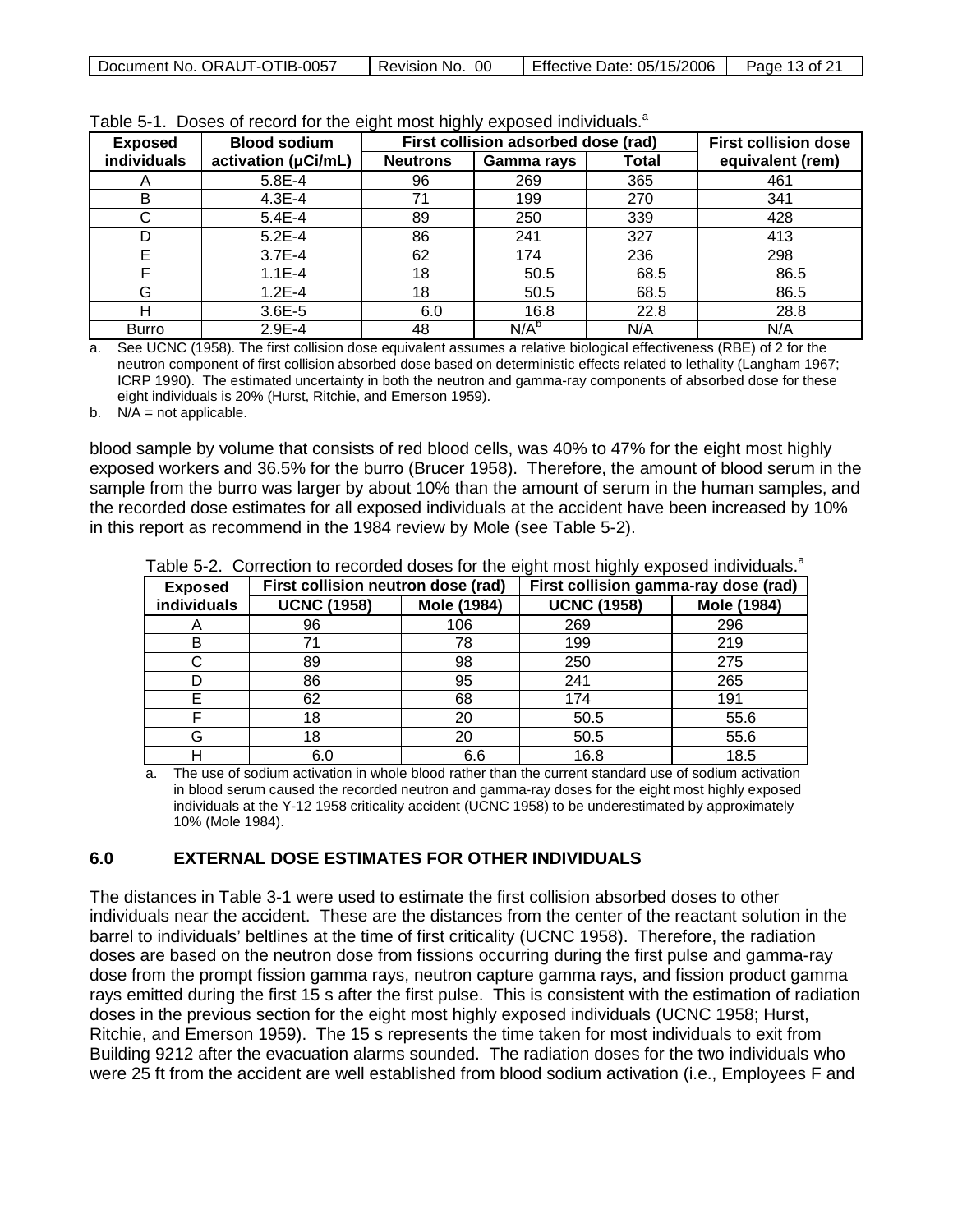| Document No. ORAUT-OTIB-0057 | Revision No. 00 | Effective Date: 05/15/2006 | Page 14 of 21 |
|------------------------------|-----------------|----------------------------|---------------|
|                              |                 |                            |               |

G), so their doses were used to estimate radiation doses to other individuals at larger distances by the application of 1/r<sup>2</sup> scaling. The relationships used in this scaling are:

$$
D_n = [25 \text{ ft}/r]^2 \times 20 \text{ rad, and } D_\gamma = [25 \text{ ft}/r]^2 \times 55.6 \text{ rad}
$$
 Eq. 6-1

where *D<sub>n</sub>*, *D<sub>v</sub>*, and *r* are the first collision neutron dose, first collision gamma-ray dose, and exposure distance in Table 3-1, respectively, for each individual of interest. Table 6-1 summarizes the estimated neutron and gamma-ray doses for other individuals near the accident, and Figure 6-1 shows the estimated gamma-ray doses in comparison to the available film badge data for five of the employees (see Tables 3-1 and 6-1).

| <b>Exposed</b> | <b>Distance from</b> | <b>First collision</b> | <b>First collision</b> |
|----------------|----------------------|------------------------|------------------------|
| individual     | criticality (ft)     | neutron dose (rad)     | gamma-ray dose (rad)   |
| 8              | 29                   | 14.9                   | 41.3                   |
| 10             | 71                   | 2.48                   | 6.89                   |
| 11             | 85                   | 1.73                   | 4.81                   |
| 12             | 92                   | 1.48                   | 4.11                   |
| 13             | 100                  | 1.25                   | 3.48                   |
| 14             | 137                  | 0.666                  | 1.85                   |
| 15             | 148                  | 0.571                  | 1.59                   |
| 16             | 175                  | 0.408                  | 1.13                   |
| 17             | 178                  | 0.395                  | 1.10                   |
| 18             | 183                  | 0.373                  | 1.04                   |
| 19             | 190                  | 0.346                  | 0.963                  |
| 20             | 212                  | 0.278                  | 0.773                  |
| 21             | 216                  | 0.268                  | 0.745                  |
| 22             | 224                  | 0.249                  | 0.693                  |
| 23             | 260                  | 0.185                  | 0.514                  |
| 24             | 276                  | 0.164                  | 0.456                  |
| 25             | 280                  | 0.159                  | 0.443                  |
| 26             | 288                  | 0.151                  | 0.419                  |
| 27             | 304                  | 0.135                  | 0.376                  |
| 28             | 312                  | 0.128                  | 0.357                  |
| 29             | 340                  | 0.108                  | 0.301                  |
| 30             | 390                  | 0.0822                 | 0.228                  |
| 31             | 412                  | 0.0736                 | 0.205                  |

Table 6-1. Estimated doses for other individuals near the accident.

The buildup and attenuation of the in-air neutron and gamma-ray fields should be offsetting factors at the distances of interest here, but there could have been significant shielding of some individuals near the accident due to the equipment in the building and the building's walls. For example, four of the gamma-ray doses for individuals wearing film badges showed a potential for significant shielding against radiation from the accident (i.e., Employees 17, 20, 25, and 29), while the film badge data for Employee 31 was in reasonably close agreement with the estimated gamma-ray doses (Figure 6-1). For dose reconstruction purposes, the estimated neutron and gamma-ray doses for Employee 31 in Table 6-1 should be used as a default value for other individuals who (1) were in or near Building 9212 at the time of the accident but (2) whose names and social security numbers are not among the 31 names and social security numbers listed in ORAUT (2006a).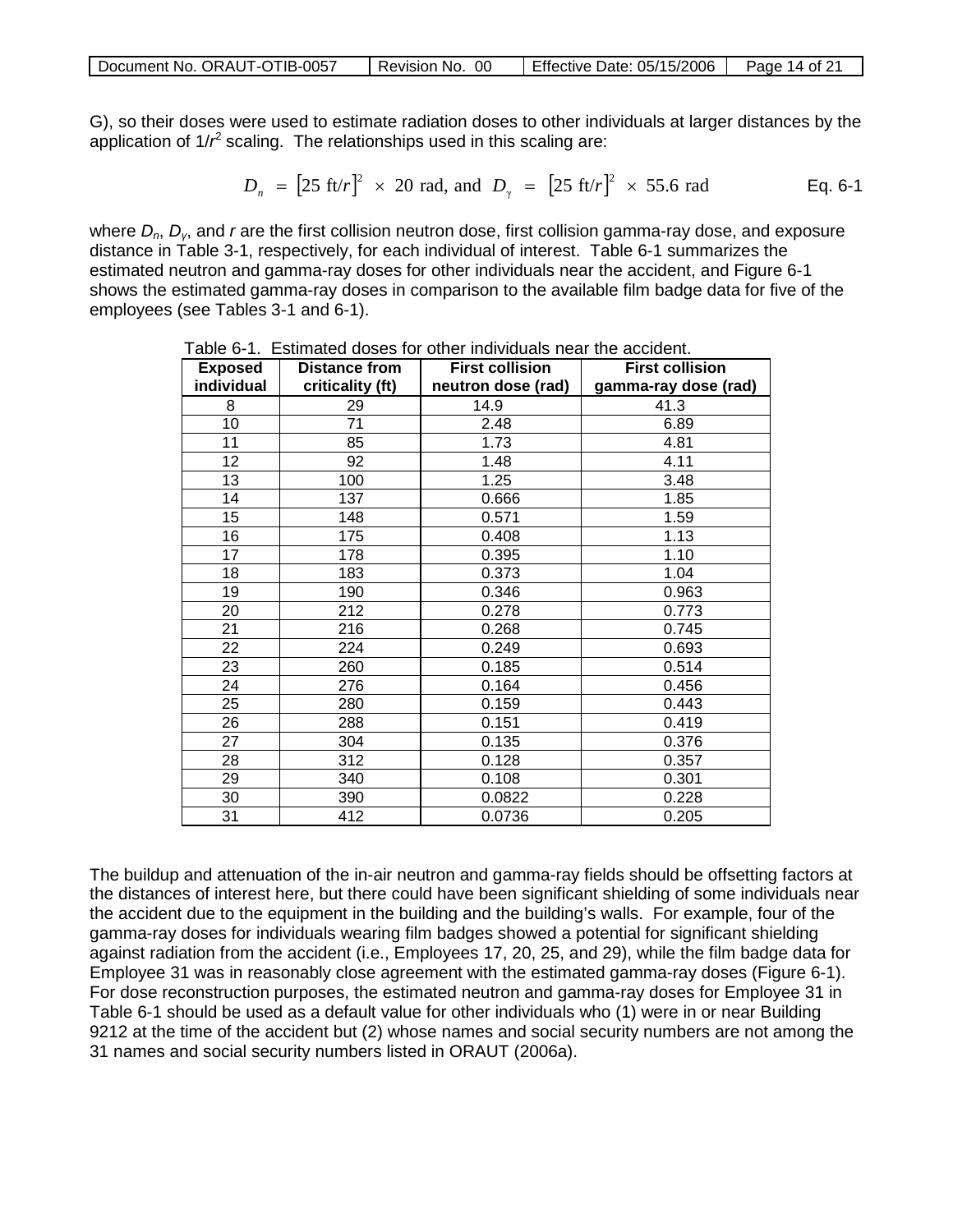

Figure 6-1. Comparison of estimated and measured gamma-ray doses for other individuals near the accident (see Tables 3-1 and 6-1).

#### **7.0 EXTERNAL DOSE MODIFICATION FOR USE IN IREP**

When historical radiation measurements are used in dose reconstruction, the factors used to account for the greater relative biological effectiveness of neutrons compared to gamma rays must be removed such that absorbed dose is the fundamental unit and the radiation weighting factors  $w_R$  from the International Commission on Radiological Protection's Publication 60 (ICRP 1991) must be applied before the conversion to organ dose for calculation of the probability of causation of a specific cancer using the Interactive RadioEpidemiological Program (IREP) (NIOSH 2002; ORAUT 2006b). The emphasis in this TIB has been on the estimation of absorbed doses to individuals near the accident. Therefore, it is only necessary to apply the weighting factors to the absorbed doses in Tables 5-2 and 6-1 of this report.

IREP uses three gamma-ray energy ranges and five neutron energy ranges to calculate the organ dose of interest. The three gamma-ray energy ranges are less than 30 keV, 30 to 250 keV, and more than 250 keV; the five neutron energy ranges are less than 10 keV, 10 to 100 keV, 0.1 to 2 MeV, 2 to 20 MeV, and more than 20 MeV (NIOSH 2002), which are the same as the ones used by ICRP to define the *w<sub>R</sub>* values for neutrons (ICRP 1991). Table 7-1 lists the calculated neutron fluence and absorbed dose distributions published in Table K.11 of Y-12 Plant (1958). Note that distribution data from the report are given in terms of six neutron energy ranges from thermal to 10 MeV. As a result, the estimated percent of absorbed dose for the IREP neutron intervals was calculated by regrouping the energy internals in Table 7-1.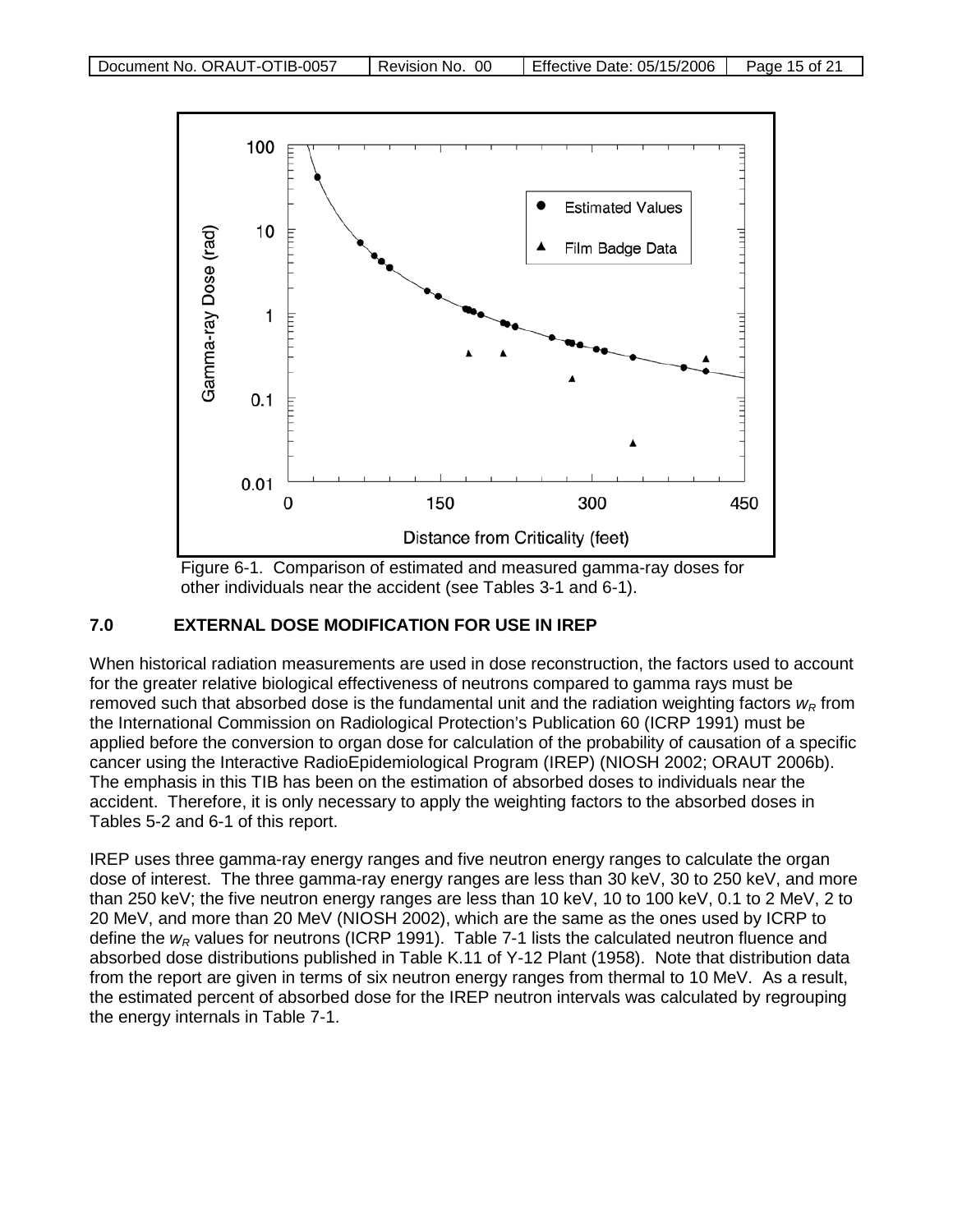| Document No. ORAUT-OTIB-0057 | Revision No. 00 | Effective Date: 05/15/2006 | Page 16 of 21 |
|------------------------------|-----------------|----------------------------|---------------|
|------------------------------|-----------------|----------------------------|---------------|

| Neutron energy range | <b>Percent total</b><br>neutrons, $\phi$ (n/cm <sup>2</sup> ) | <b>Percent absorbed</b><br>dose, $D_n$ (rad) |  |
|----------------------|---------------------------------------------------------------|----------------------------------------------|--|
| Thermal (0-0.04 eV)  | 35.8                                                          | 13.1                                         |  |
| 0.04 eV-5 keV        | 9.2                                                           | 0.4                                          |  |
| 5-750 keV            | 14.0                                                          | 8.0                                          |  |
| $0.75 - 1.5$ MeV     | 8.4                                                           | 11.5                                         |  |
| $1.5 - 2.5$ MeV      | 10.9                                                          | 18.0                                         |  |
| 2.5-10 MeV           | 21.8                                                          | 49.0                                         |  |

Table 7-1. Theoretical neutron energy distribution (UCNC 1958).

For the first IREP neutron energy interval (less than 10 keV), all of the first two energy intervals in Table 7-1 were combined and the total percentage of the absorbed dose at energies greater than 10 keV was 13.5%. Because the second IREP neutron energy group (10 to 100 keV) is relatively small in comparison to the 5- to 750-keV neutron energy range in Table 7-1, the absorbed dose was assumed to be evenly distributed across this larger neutron energy group or approximately 1% per 100 keV. This corresponds to a 1% contribution to the absorbed dose for the second IREP neutron energy group of 10 to 100 keV. The remaining 7% of the absorbed dose from the 5- to 750-keV interval was combined with the 11.5% from the 0.75- to 1.5-MeV energy range and 9% (or half) of the 1.5- to 2.5-MeV energy range for a total of 27.5% in the third IREP neutron energy group of 0.1 to 2 MeV. The remaining 9% in the 1.5- to 2.5-MeV energy range was then combined with the 49% from the 2.5- to 10-MeV energy range for a total of 58% in the fourth IREP neutron energy group from 2 to 20 MeV. There was no absorbed dose specified for the fifth IREP neutron energy group more than 20 MeV.

Table 7-2 lists the sample dose equivalents for each IREP neutron energy range calculated from the neutron absorbed dose of 6.6 rad for Employee H (9) (see Tables 3-1and 5-2), the ICRP Publication 60 (ICRP 1991) radiation weighting factors, and the dose fractions for the neutron energy ranges. The calculated total neutron dose equivalent of 79.7 rem in Table 7-2 is significantly greater than the recorded neutron dose equivalent of 12 rem for Employee H. However, the recorded neutron dose equivalent of 12 rem is based on a neutron RBE of 2 for deterministic effects related to lethality (Langham 1967; ICRP 1990), while the calculated neutron dose equivalent in Table 7-2 is based on the Publication 60 weighting factors for stochastic effects such as cancer that are of concern at the low doses and dose rates normally encountered in radiation protection (ICRP 1991, 2003). The Publication 60 radiation weighting factors yield dose equivalent estimates for both neutrons and gamma rays that are extremely claimant-favorable at the large dose rates and doses involved in the accident (i.e., doses from neutrons were delivered in a few seconds and the doses from gamma rays were delivered over about 15 s).

| <b>IREP</b> neutron<br>energy range | <b>ICRP 60 weighting</b><br>factor, $w_R$ | <b>Dose</b><br>fraction (%) | <b>Estimated absorbed</b><br>dose, $D_n$ (rad) | <b>Estimated dose</b><br>equivalent, $DE_n$ (rem) |
|-------------------------------------|-------------------------------------------|-----------------------------|------------------------------------------------|---------------------------------------------------|
| $<$ 10 keV                          |                                           | 13.5                        | 6.6                                            | 4.46                                              |
| 10-100 keV                          |                                           | 1.0                         | 6.6                                            | 0.66                                              |
| $0.1 - 2$ MeV                       | 20                                        | 27.5                        | 6.6                                            | 36.30                                             |
| $2-20$ MeV                          | 10                                        | 58.0                        | 6.6                                            | 38.28                                             |
| >20 MeV                             |                                           |                             | 6.6                                            |                                                   |
| Total                               |                                           |                             |                                                | 79.7                                              |

| Table 7-2. Sample calculation of the neutron dose equivalent for Employee H (9). |  |  |
|----------------------------------------------------------------------------------|--|--|
|                                                                                  |  |  |

Table 7-3 lists the dose equivalent estimates for both neutrons and gamma rays for reconstruction of organ doses for the cancer of interest. The neutron dose equivalents are broken down into the neutron energy groups used in IREP, and the gamma-ray dose equivalent is based on a radiation weighting factor of 1 for gamma rays of all energies (ICRP 1991). For individuals located at 50 feet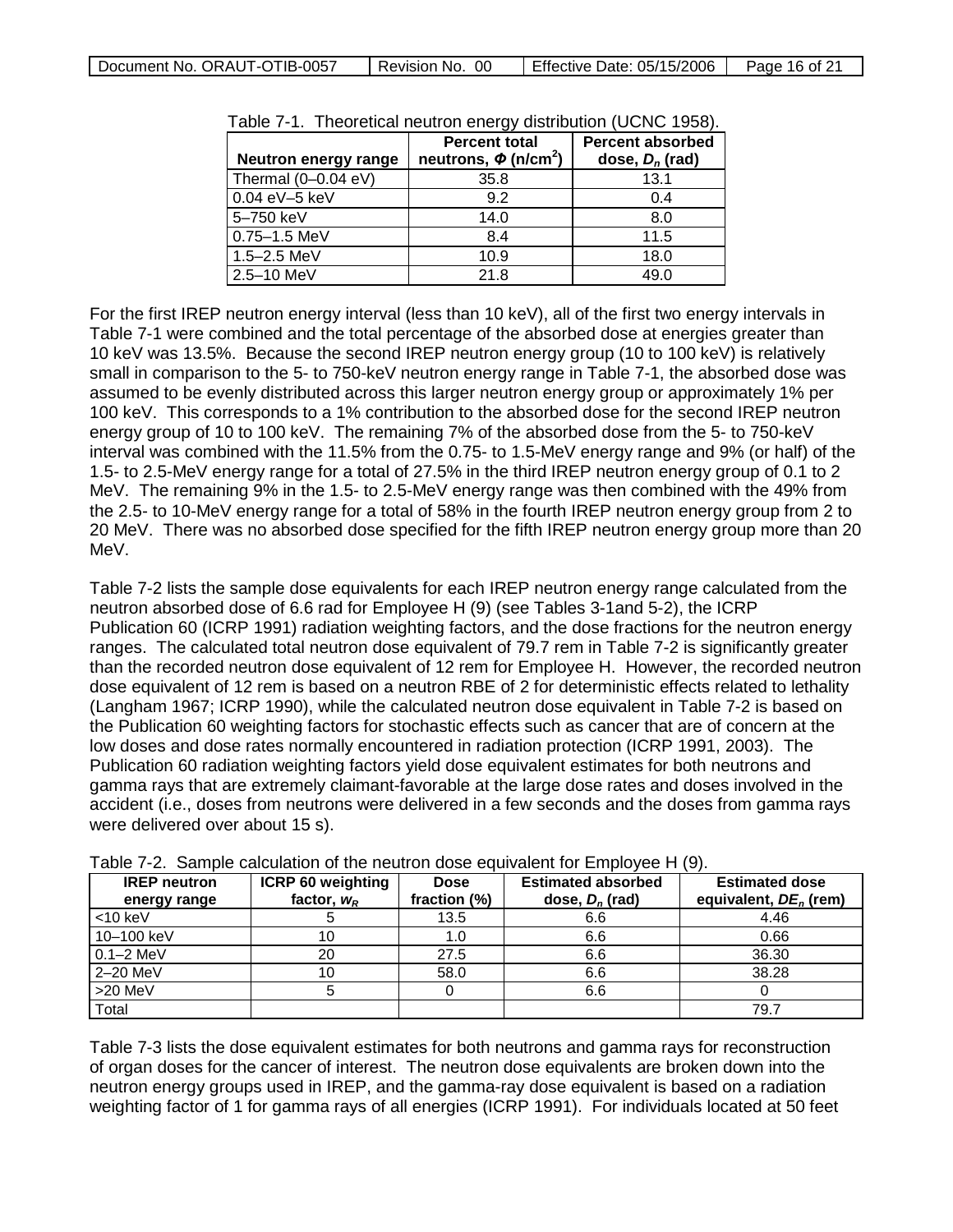| Document No. ORAUT-OTIB-0057 | Revision No. 00 | Effective Date: 05/15/2006 | Page 17 of 21 |
|------------------------------|-----------------|----------------------------|---------------|
|                              |                 |                            |               |

or less from the criticality (see Table 3-1), the gamma rays are lumped together in the one IREP energy group of more than 250 keV because of the very high energies of the prompt gamma rays from fission, the capture gamma rays from fission neutron interactions, and the delayed gamma rays from the highly radioactive fission products (IAEA 1982). At larger distances, it is expected that there would be scattered gamma rays in the 30- to 250-keV energy range due to shielding of an individual by walls and other equipment in the building. Thus, 25% of the gamma rays at distances of more than 50 feet from the criticality are assumed to be in the 30- to 250-keV energy group and 75% in the more than 250 keV energy group. Because of the way the IREP computer program treats gamma rays with energies of 30-250 keV, this would be more favorable to the claimant than the assumption of 100% gamma rays with energies of more than 250 keV. As recommended previously, the dose equivalent estimates for Employee 31 should be used as claimant favorable dose estimates for other employees who were in or near Building 9212 at the time of the criticality accident but are not among the 31 individuals listed in ORAUT (2006a).

| <b>Exposed</b>          | Neutron dose equivalent, $DE_n$ (rem) |            |               |          | Gamma dose   |                                   |
|-------------------------|---------------------------------------|------------|---------------|----------|--------------|-----------------------------------|
| individual              | $\overline{<}10$ keV                  | 10-100 keV | $0.1 - 2$ MeV | 2-20 MeV | <b>Total</b> | equivalent, DE <sub>v</sub> (rem) |
| 1                       | 71.6                                  | 10.6       | 583.0         | 614.8    | 1,280        | 296                               |
| $\overline{2}$          | 52.7                                  | 7.8        | 429.0         | 452.4    | 942          | 219                               |
| $\overline{3}$          | 66.2                                  | 9.8        | 539.0         | 568.4    | 1,183        | 275                               |
| $\overline{\mathbf{4}}$ | 64.1                                  | 9.5        | 522.5         | 551.0    | 1,147        | 265                               |
| $\overline{5}$          | 45.9                                  | 6.8        | 374.0         | 394.4    | 821          | 191                               |
| 6                       | 13.5                                  | 2.0        | 110.0         | 116.0    | 242          | 55.6                              |
| $\overline{7}$          | 13.5                                  | 2.0        | 110.0         | 116.0    | 242          | 55.6                              |
| 8                       | 10.1                                  | 1.5        | 82.0          | 86.4     | 180          | 41.3                              |
| $\overline{9}$          | 4.46                                  | 0.66       | 36.30         | 38.28    | 79.7         | 18.5                              |
| 10                      | 1.67                                  | 0.25       | 13.64         | 14.38    | 29.9         | 6.89                              |
| 11                      | 1.17                                  | 0.17       | 9.52          | 10.03    | 20.9         | 4.81                              |
| $\overline{12}$         | 1.00                                  | 0.15       | 8.14          | 8.58     | 17.8         | 4.11                              |
| 13                      | 0.84                                  | 0.12       | 6.88          | 7.25     | 15.1         | 3.48                              |
| 14                      | 0.450                                 | 0.067      | 3.663         | 3.863    | 8.04         | 1.85                              |
| $\overline{15}$         | 0.385                                 | 0.057      | 3.141         | 3.312    | 6.89         | 1.59                              |
| 16                      | 0.275                                 | 0.041      | 2.244         | 2.366    | 4.93         | 1.13                              |
| $\overline{17}$         | 0.267                                 | 0.040      | 2.173         | 2.291    | 4.77         | 1.10                              |
| 18                      | 0.252                                 | 0.037      | 2.052         | 2.163    | 4.5          | 1.04                              |
| 19                      | 0.234                                 | 0.035      | 1.903         | 2.007    | 4.18         | 0.963                             |
| 20                      | 0.188                                 | 0.028      | 1.529         | 1.612    | 3.36         | 0.773                             |
| 21                      | 0.181                                 | 0.027      | 1.474         | 1.554    | 3.24         | 0.745                             |
| 22                      | 0.168                                 | 0.025      | 1.370         | 1.444    | 3.01         | 0.693                             |
| 23                      | 0.125                                 | 0.019      | 1.018         | 1.073    | 2.23         | 0.514                             |
| 24                      | 0.111                                 | 0.016      | 0.902         | 0.951    | 1.98         | 0.456                             |
| $\overline{25}$         | $\overline{0.107}$                    | 0.016      | 0.875         | 0.922    | 1.92         | 0.443                             |
| 26                      | 0.102                                 | 0.015      | 0.831         | 0.876    | 1.82         | 0.419                             |
| 27                      | 0.091                                 | 0.014      | 0.743         | 0.783    | 1.63         | 0.376                             |
| 28                      | 0.086                                 | 0.013      | 0.704         | 0.742    | 1.55         | 0.357                             |
| 29                      | 0.073                                 | 0.011      | 0.594         | 0.626    | 1.30         | 0.301                             |
| 30                      | 0.0555                                | 0.0082     | 0.4521        | 0.4768   | 0.993        | 0.228                             |
| $\overline{31}$         | 0.0497                                | 0.0074     | 0.4048        | 0.4269   | 0.889        | 0.205                             |

Table 7-3. Dose equivalent estimates for all individuals near the accident.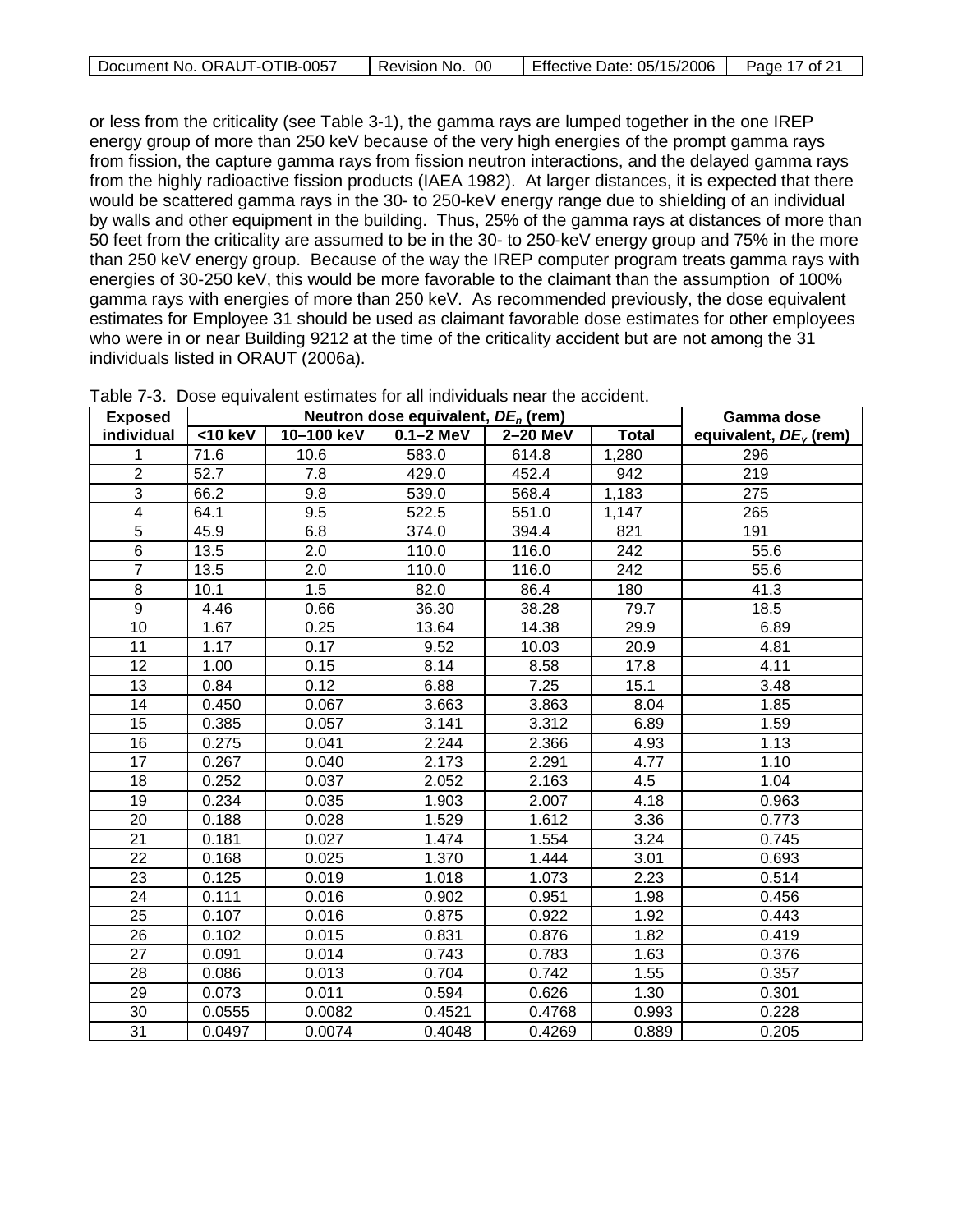| Document No. ORAUT-OTIB-0057 | Revision No. 00 | Effective Date: 05/15/2006 | Page 18 of 21 |
|------------------------------|-----------------|----------------------------|---------------|
|------------------------------|-----------------|----------------------------|---------------|

#### **8.0 SUMMARY**

This TIB provides an important update to the radiation dosimetry for the accident (UCNC 1958; Hurst, Ritchie, and Emerson 1959). The dose estimates for the eight most highly exposed individuals were based on measurements of their blood sodium activation and a mockup of the criticality using a burro as a surrogate for man. Measurements of sodium activation in blood from the burro made it possible to estimate the first collision absorbed dose from neutron and gamma rays for these eight workers. An RBE of 2 based on deterministic effects related to lethality was then used to estimate the first collision dose equivalent for the eight workers. The uncertainty of the first collision doses was estimated to be approximately 20% (Hurst, Ritchie, and Emerson 1959).

A 1984 review of the radiation dosimetry for the accident suggested that the estimated first collision doses based on blood sodium activation should be increased by approximately 10% (Mole 1984). Because more than 90% of the blood sodium is contained in the blood serum, the standard practice today is to use the sodium activation in blood serum rather than sodium activation in whole blood (Kerr and Mei 1993). The haematocrit or the proportion of a blood sample by volume that consists of red blood cells was 40% to 47% for the eight most highly exposed workers and 36.5% for the burro (Brucer 1958). Therefore, the amount of blood serum in the sample from the burro was larger by about 10% than the amount of serum in the human blood samples, and the recorded doses for all eight of the most highly exposed workers were corrected to account for the 10% increase recommended in the 1984 review by Mole (1984). The estimated uncertainties of 10% by Mole and 20% by Hurst, Ritchie, and Emerson (1958) suggest an overall uncertainty of approximately 25% in the estimated dose to workers from the accident.

Information on distances of workers from the accident at the time of exposure was available for another 23 workers (Y-12 Plant 1958). The first collision doses from neutrons and gamma rays for these workers were estimated using 1/ $r^2$  scaling of the radiation fields and normalized to the first collision doses for two of the eight highly exposed workers who were 25 ft from the accident. The dose estimates were then compared with available film badge data for 5 of the 23 workers. Four of the gamma-ray doses for workers wearing film badges showed a significant potential for shielding against radiation from the accident, while the film badge data for the individual at the greatest distance from the criticality was found to be in reasonably close agreement with the estimated gamma-ray dose. Therefore, the estimated gamma-ray and neutron doses for this individual should be used as the default dose values for any other workers in or near Building 9212 at the time of the accident.

To obtain the first collision dose equivalent as required by the IREP computer program (NIOSH 2002), ICRP Publication 60 radiation weighting factors were applied (ICRP 1991). The dose equivalent estimates for the eight most highly exposed workers are quite large in comparison to the recorded dose equivalents in the literature (UCNC 1958; Hurst, Ritchie, and Emerson 1959) because the recorded dose equivalents are based on an RBE of 2 for deterministic effects in relation to lethality (Langham 1967; ICRP 1990), while the dose equivalent estimates calculated here are based on radiation weighting factors for stochastic effects such as cancer that are of concern at the low doses and dose rates normally encountered in routine radiation protection (ICRP 1991, 2003). The Publication 60 radiation weighting factors yield dose equivalent estimates for both neutrons and gamma rays (Table 7-3) that are extremely claimant-favorable at the large dose rates and doses involved in the accident.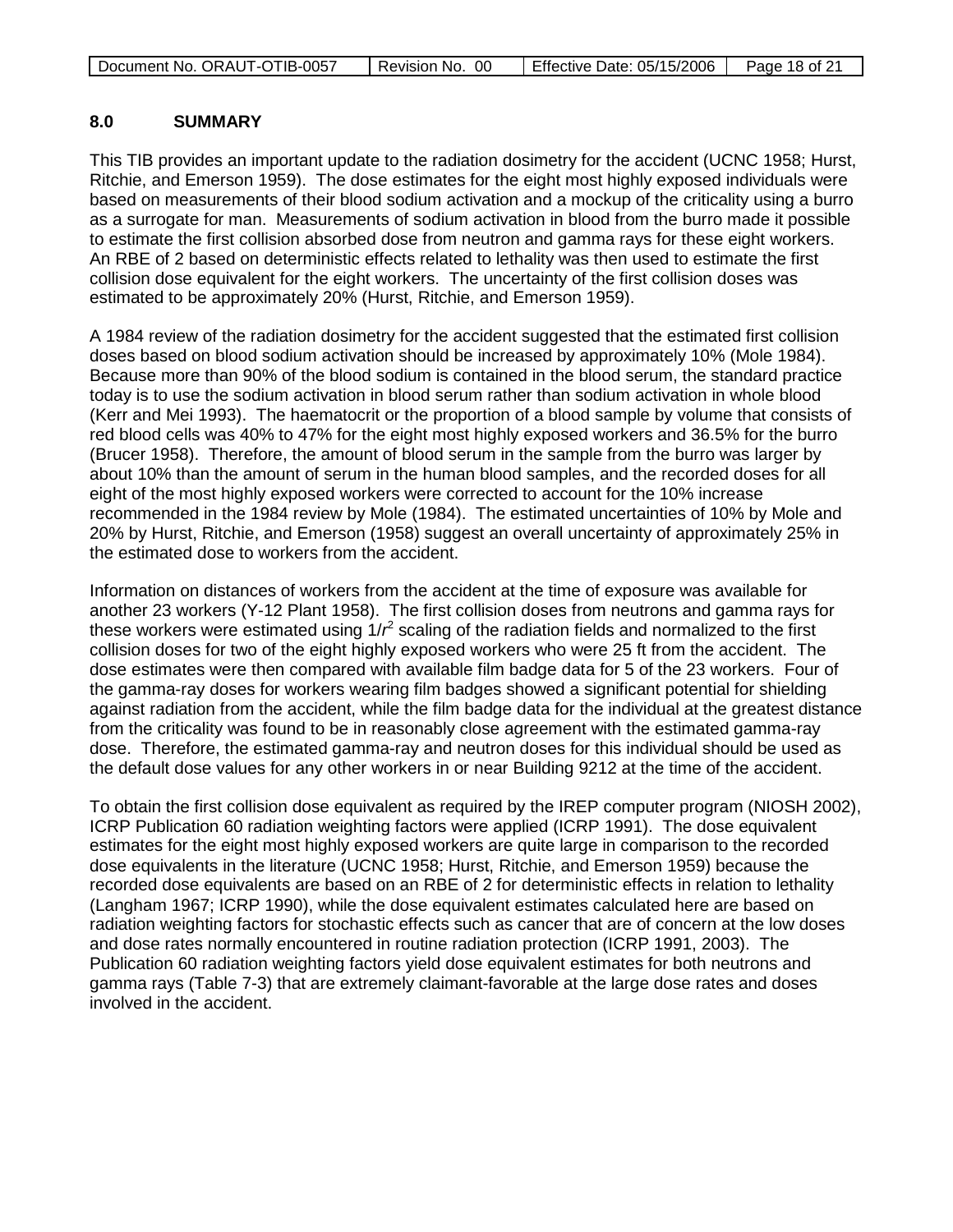| Document No. ORAUT-OTIB-0057 | Revision No. 00 | Effective Date: 05/15/2006 | Page 19 of 21 |
|------------------------------|-----------------|----------------------------|---------------|
|                              |                 |                            |               |

#### **REFERENCES**

- Auxier, J. A., F. W. Sanders, and W. S. Snyder, 1961, "<sup>24</sup>Na Activation in the Dosimetry of Nuclear Accidents," *Radioactivity in Man*, G. R. Meneely, editor, Charles C. Thomas, Springfield, Illinois, pp. 201–218.
- Ballweg, L. H., and J. L. Meem, 1951, *A Standard Gamma-Ray Ionization Chamber for Shielding Measurements*, ORNL-1028, Oak Ridge National Laboratory, Oak Ridge, Tennessee.
- Brucer, M., editor, 1958, *A Medical Report of the Y-12 Accident*, ORINS-25, Oak Ridge Institute of Nuclear Studies, Oak Ridge, Tennessee.
- BWXT Y-12, 2000, *Recycled Uranium Mass Balance Project Y-12 National Security Complex Site Report*, Y/LB-16,036, Rev. 1, Y-12 National Security Complex, Oak Ridge, Tennessee, December.
- Callihan, D., and J. T. Thomas, 1959, "Accidental Radiation Excursion at the Oak Ridge Y-12 Plant— I, Description and Physics of the Accident," *Health Physics*, volume 1, number 4, pp. 363–372.
- Cross, W. G., 1981, "Neutron Activation of Na in Phantoms and the Human Body," *Health Physics*, volume 41, pp. 135–153.
- DOE (U.S. Department of Energy), 2004, *Guide of Good Practices for Occupational Radiological Protection in Uranium Facilities*, DOE-STD-1136-2004, Washington, D.C., December.
- Hurst, G. S., and R. H. Ritchie, 1962, "Applications to Radiation Dosimetry" *Nuclear Instruments and Their Uses*, A. H. Snell, editor, John Wiley & Sons, New York, New York, pp. 367–390.
- Hurst, G. S., and R. H. Ritchie, editors, 1961, *Radiation Accidents: Dosimetric Aspects of Neutron and Gamma-Ray Exposure*, ORNL-2748, Part A, 2nd Issue, Union Carbide Corporation, Oak Ridge National Laboratory, Oak Ridge, Tennessee.
- Hurst, G. S., R. H. Ritchie, and L. C. Emerson, 1959, "Accidental Radiation Excursion at the Oak Ridge Y-12 Plant—III, Determination of Radiation Doses," *Health Physics*, volume 2, pp. 121– 133.
- IAEA (International Atomic Energy Agency), 1982, *Dosimetry for Criticality Accidents: A Manual*, Technical Reports Series No. 211, Vienna, Austria, March.
- ICRP (International Commission on Radiological Protection), 1990, *RBE for Deterministic Effects*, Publication 58, *Annals of the ICRP*, Volume 20, Number 4, Pergamon Press, Oxford, England.
- ICRP (International Commission on Radiological Protection), 1991, *1990 Recommendations of the International Commission on Radiological Protection*, Publication 60, Pergamon Press, Oxford, England.
- ICRP (International Commission on Radiological Protection), 2003, *Relative Biological Effectiveness (RBE), Quality Factor (*Q*), and Radiation Weighting Factor (*wR*)*, Publication 92, Pergamon Press, Oxford, England.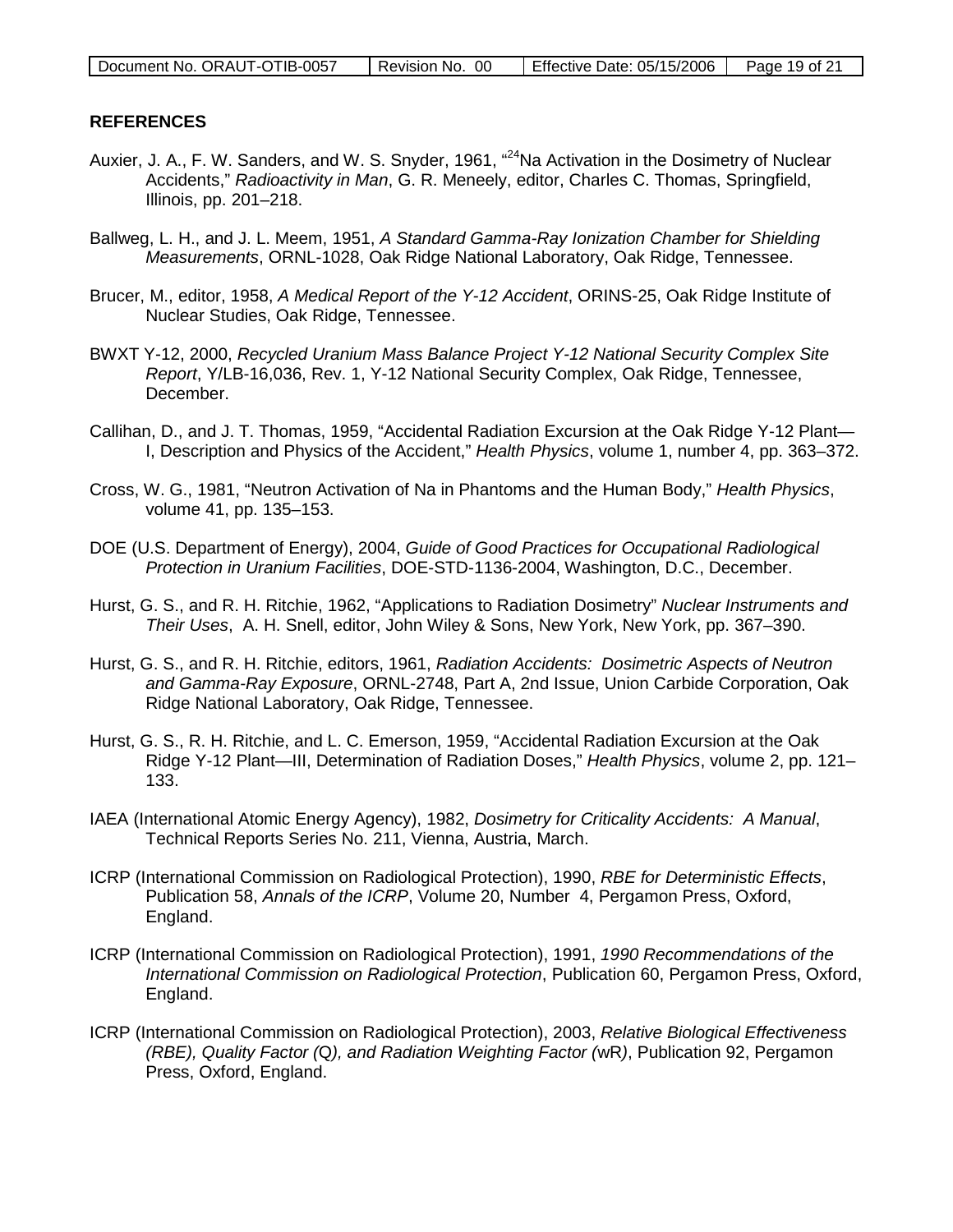| Document No. ORAUT-OTIB-0057 | Revision No. 00 | Effective Date: 05/15/2006 | Page 20 of 21 |
|------------------------------|-----------------|----------------------------|---------------|
|                              |                 |                            |               |

- Kerr, G. D. and G. T. Mei, 1993, *Technical Basis for Nuclear Accident Dosimetry at the Oak Ridge National Laboratory*, ORNL/TM-12224, Martin Marietta Energy Systems, Oak Ridge National Laboratory, Oak Ridge, Tennessee.
- Langham, W. H., editor, 1967, "Radiation Effects in Man: Early Effects," *Radiobiological Factors in Manned Space Flight*, National Research Council, National Academy Press, Washington, D.C., pp. 59–133.
- Martin, J. E., 2000, *Physics for Radiation Protection*, John Wiley & Sons, New York, New York.
- McLendon, J. D., 1959, "Accidental Radiation Excursion at the Oak Ridge Y-12 Plant—II. Health Physics Aspects of the Accident," *Health Physics*, volume 2, number 1, pp. 21–29.
- McRee, P. C., C. M. West, and J. D. McLendon, editors, 1965, Y-12 Radiation Safety Manual, Y-1401–Revised, Union Carbide Corporation, Nuclear Division, Oak Ridge, Tennessee, May 11.
- Mole, R. H., 1984, "Sodium in Man and the Assessment of Radiation Dose After Critical Accidents," *Physics in Medicine and Biology*, volume 29, pp. 1307–1327.
- NIOSH (National Institute for Occupational Safety and Health), 2002, *NIOSH-Interactive RadioEpidemiological Program (NIOSH-IREP) Technical Documentation, Final Report,* Office of Compensation Analysis and Support, Cincinnati, Ohio.
- ORAUT (Oak Ridge Associated Universities Team), 2004, *Technical Basis Document for the Y-12 National Security Complex – Site Description*, ORAUT-TKBS-0014-2, Rev. 00 PC-1, Oak Ridge, Tennessee, October 11.
- ORAUT (Oak Ridge Associated Universities Team), 2005a, *Historical Evaluation of the Film Badge Program at Y-12 Facility in Oak Ridge, Tennessee: Part 1 – Gamma Radiation*, ORAUT-RPRT-0032, Rev. 00, Oak Ridge, Tennessee, April 13.
- ORAUT (Oak Ridge Associated Universities Team), 2005b, *Historical Evaluation of the Film Badge Program at Y-12 Facility in Oak Ridge, Tennessee: Part 2 – Neutron Radiation*, ORAUT-RPRT-0033, Rev. 00, Oak Ridge, Tennessee, April 13.
- ORAUT (Oak Ridge Associated Universities Team), 2005c, *Estimation of Neutron Dose Rates from Alpha-Neutron Reactions in Uranium and Thorium Compounds*, ORAUT-OTIB-0024, Rev. 00, Oak Ridge, Tennessee, April 7.
- ORAUT (Oak Ridge Associated Universities Team), 2006a, *Y-12 1958 Criticality Accident Roster*, Rev 00 (*Official Use Only*), Oak Ridge, Tennessee.
- ORAUT (Oak Ridge Associated Universities Team), 2006b, *Technical Basis for Conversion from NCRP Report 38 Neutron Quality Factors to ICRP Publication 60 Radiation Weighting Factors for Respective IREP Input Neutron Energy Ranges*, ORAUT-OTIB-0055, Rev. 00-A, Oak Ridge, Tennessee.
- Shleien, B., L. A. Slaback, Jr., and B. K. Birky, editors, 1998, *Handbook of Health Physics and Radiological Health, Third Edition*, Williams & Wilkins, Baltimore, Maryland, January.